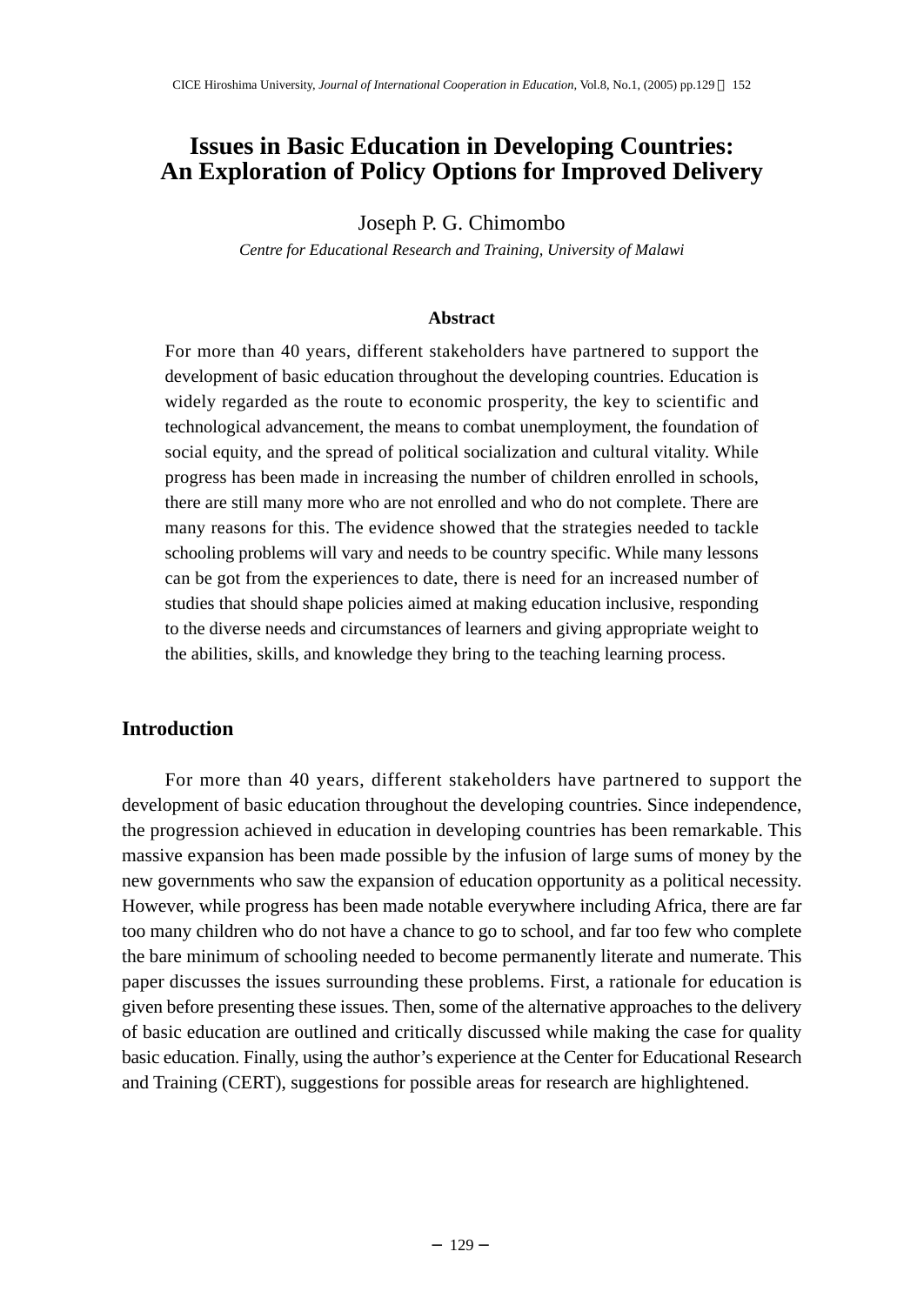# **Whose Education For All and Education for All for What?**

Human development is partly a matter of people and communities improving their own lives and taking greater control of their destinies. Education is broadly used as an instrument for social change. The critical point of such belief can be traced far back to the 1960s when Theodre Schultz systematically articulated the human capital theory of development. In his voluminously printed works, Schultz argued that population quality and knowledge constitute the principal determinants of the future welfare of mankind (Schultz 1961). Adding to this argument, Harbison and Hanushek (1992) contended that a country which is unable to develop the skills and knowledge of its people and to utilize them effectively in the national economy will be unable to develop anything else. And according to Psacharopoulos (1985, p.5), education is widely regarded as the route to economic prosperity, the key to scientific and technological advancement, the means to combat unemployment, the foundation of social equity, and the spread of political socialization and cultural vitality. One can also make up an intricate argument in that educating all the children provides stratificational costs to oneself and one's children since only in this way will one protect one's own rights. Equalizing the welfare of the individual in society is therefore an important modern desideratum.

It was at the back of these rationales that African, Asian and Latin American governments expressed their intentions for Universal Primary Education (UPE) in the early 1960s. This movement was rekindled by the recent Jomtien and Dakar Education For All (EFA) conferences. The advocates of UPE contended that mass education will result in an increased supply of educated human power, accelerated economic growth, more social justice, reduced regional disparities, and improved social welfare. At any rate, all children will have an equal start in life regardless of sex, socio-economic background, or geographical location (Coombs 1985, p.70). No wonder that as governments strived to reduce poverty and improve the lives of their people, they looked to education as the vehicle for achieving these objectives (GM 1995).

Article 26 of the 1948 UN universal declaration of human rights said that everyone has a right to education and that this education shall be free and compulsory. It went on to say that education shall be directed to the full development of the human personality and to the strengthening of respect for human rights and fundamental freedoms. If education is viewed as a human right, then EFA implies education for everybody since everybody must have that right. The challenge towards this drive is how to indeed make education available to all and in good quality. As regard to the purpose of that education, this is all about the role of education in peoples' future's lives. Education has a great significance for the economic social and cultural development. The aim of educational policy should therefore be to give every person a chance of developing his/her inherent potential. It is that kind of education which will bring about inter alia, accelerated economic growth, more wealth and income, decline in population growth, national unity and political stability. In contemporary societies, educational attainment is directly valued and is the main factor leading to advantage along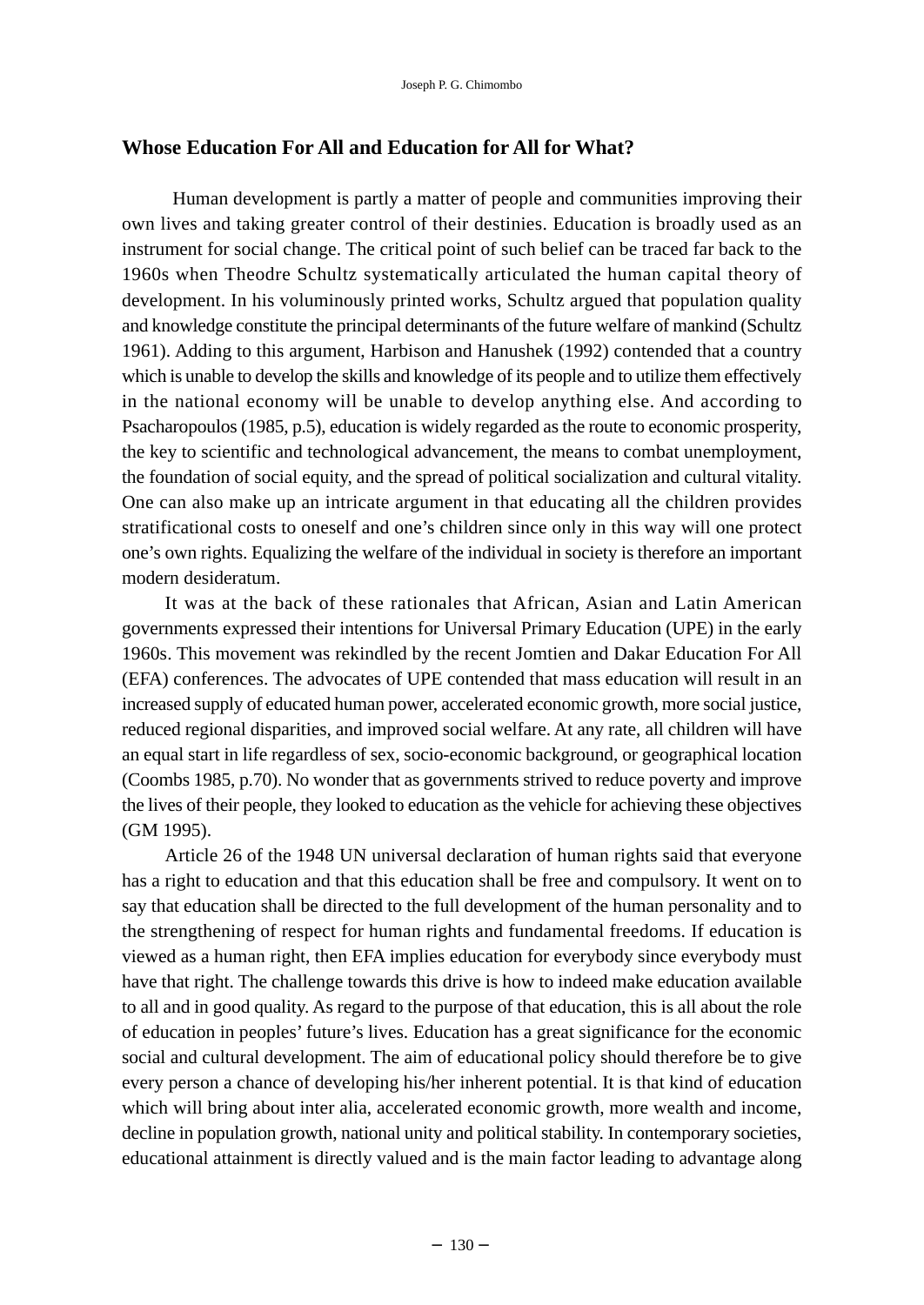all other key dimensions of individual stratification. Simply to be a member of the modern political economy requires that individuals receive large doses of mass schooling. Consequently, the state attempts to create large number of white-collar jobs, legimatizing urban forms of work and knowledge, and sanctions school credentials through a variety of licensing and employment rules. It is therefore desirable to give everyone education.

# **Some of the Main Issues in Basic Education in Developing Countries**

Although developing countries experienced massive growth in enrollment soon after independence, such exponential growth has been accompanied by manifold challenges and dilemmas. This section discusses some of the issues surrounding the challenges and dilemmas to the initiatives at getting everybody in school and provide them with quality basic education.

# **Opportunity Cost of Schooling**

In deciding to send their children to school, parents face a trade-off between household consumption now and children's expected future income. There are direct and indirect costs of children's forgone labour at home or in paid work, their forgone time that could be spent in non-school education, such as learning how to work in the family business or on a family farm. Thus, opportunity costs refer to the cash earnings or other contributions which a household or individual sacrifices in order, for example, to keep a child in school. Prakash and Chaubey (1992) argued that the role of opportunity costs in the generation of demand for schooling has been underplayed. They noted that although stagnation, failure, dropout and such other factors of wastage have often been attributed as reasons for the low internal efficiency of education systems, the embedded assumptions fail to represent the complexity of the phenomena as there are external factors which may also impinge upon the education system.

They are suggested on the basis of an inadequate appreciation of the complexities of the problem and the centre stage occupied by economic factors. The punitive and persuasive measures miss the behavioural propensities of the poor. (p. 17)

Many studies have found that the necessity for children to perform economically important tasks that support household survival limits participation, especially in rural and urban squatter groups (Anderson 1988; Lockheed and Verspoor 1992). Lloyd and Blanc (1996) noted that 'even when schools are accessible and affordable, families have to see a net advantage to themselves and to their children from forgoing children's full-time participation in domestic and economic activities. They argued that in countries where the state has limited powers to enforce compulsory schooling laws, families serve as their children's gatekeepers through their control over children's access to the educational resources made available by the state.

Bryant (1990) noted that many children in Malawi began working at very early ages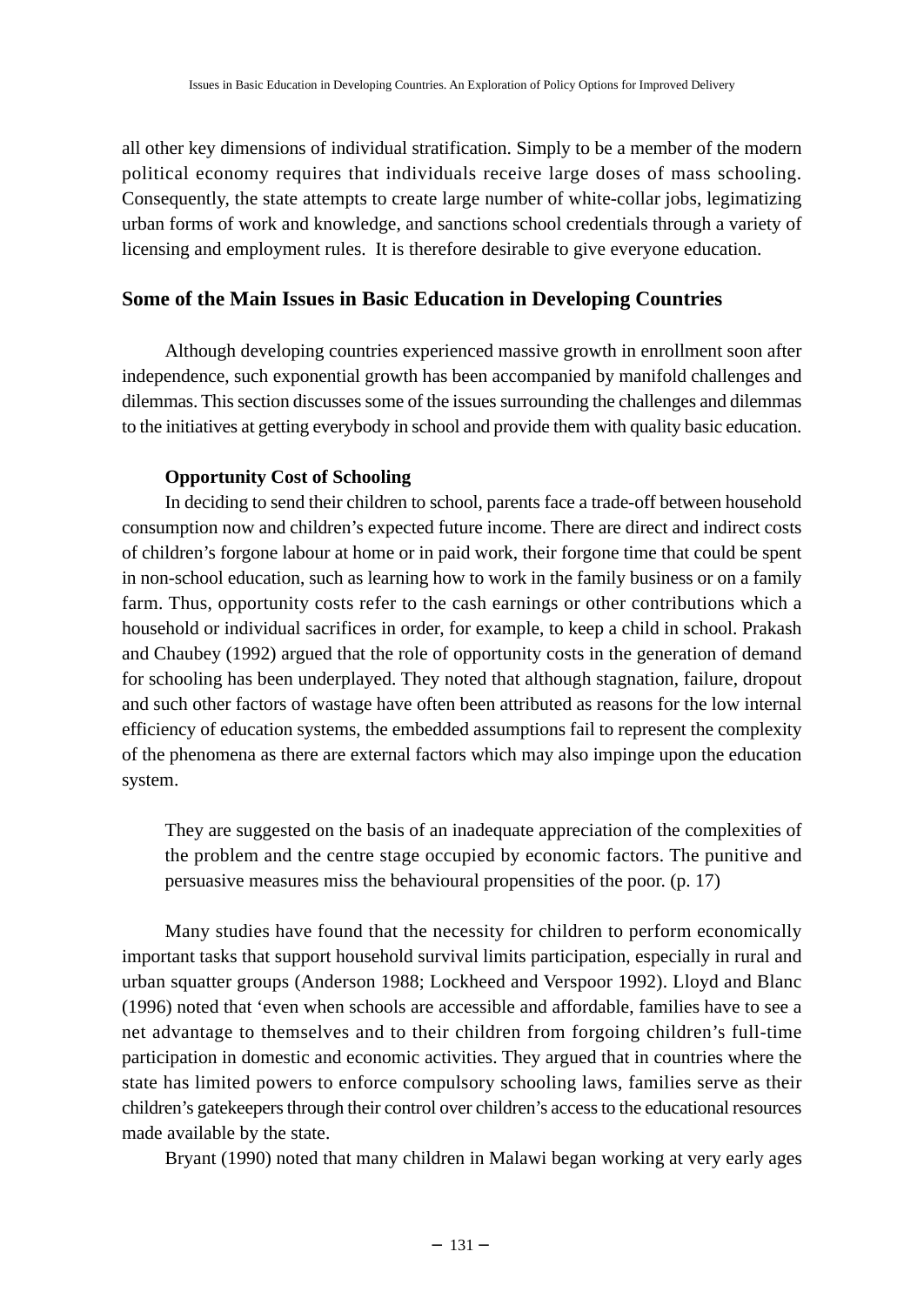and were not enrolled in school at all. He noted that they spent their time on childminding of their siblings and working on the estate farms, in family fields and with herds or on the lake. Elsewhere, Dall (1989) observed that in Zambia, parents, unable to spare children from rural household chores, withdrew or kept them away from school during important seasonal events like harvest and fishing (p. 17). In Nigeria, Jakande (1987) observed that the establishment of neighbourhood schools appeared to have been an effective answer to the problem of rural parents who wanted to be compensated for the loss of their children's labour on the farm as the child is available after school hours. However, if schools were to be within walking distance in sparsely populated areas, this would result in the construction of schools for small numbers of children. It seems that this is the inevitable at this level of education if every child of every citizen is to be educated.

Williams (1983) and Colclough and Lewin (1993) observed that the practical and financial difficulties of moving towards 90 or 95 per cent net enrolment are likely to be considerably greater than those associated with the earlier stages of expansion of the primary system. This is because those children not in school are likely to be different in important respects from their peers. The opportunity cost of school attendance may therefore be significant. They are likely to live in marginal or relatively inaccessible areas with poor infrastructure. Lockheed and Verspoor (1992) argued that one of the most significant ways to increase demand is to improve the quality of education and therefore increase the opportunity cost of not attending school. One other major factor directly linked to the problem of opportunity cost is poverty. Children of the poor are least apt to attend or complete school than children from better off families. Poor children are also apt to be malnourished, which lowers their achievement levels even further. Poverty is also directly influenced by the cost of educating children. Even when schooling is ostensibly 'free' studies have shown that parents incur other direct costs such as activity fees, uniforms, paper and pens (including texts and excise books), transport, lunches, expenses for boarding and others which often result in the exclusion of poor children from school (Nkinyangi 1982; Chimombo 1999).

### **Equity and Gender Issues**

Another problem in the provision of basic education has been to reach deprived groups. It has become clear that a simple linear expansion of conventional primary schooling faces serious limitations that are due, in the first instance, to the fragility of the demand among the deprived groups in society (Ahmed & Carron 1989). In deprived areas, creating schools does not guarantee that children will attend them. Ahmed and Carron argued that measures to increase the physical accessibility to primary schools and to improve their quality will have to be supplemented by other types of action aimed at stimulating the demand for education while at the same time adapting educational services to the specific needs of deprived local communities. And Burney and Irfan (1991) also pointed out that male and female differentials in literacy and school enrolment cannot be attributed to the availability of the schools since enrolment differentials are also influenced by the parental characteristics and socio-economic status of the household.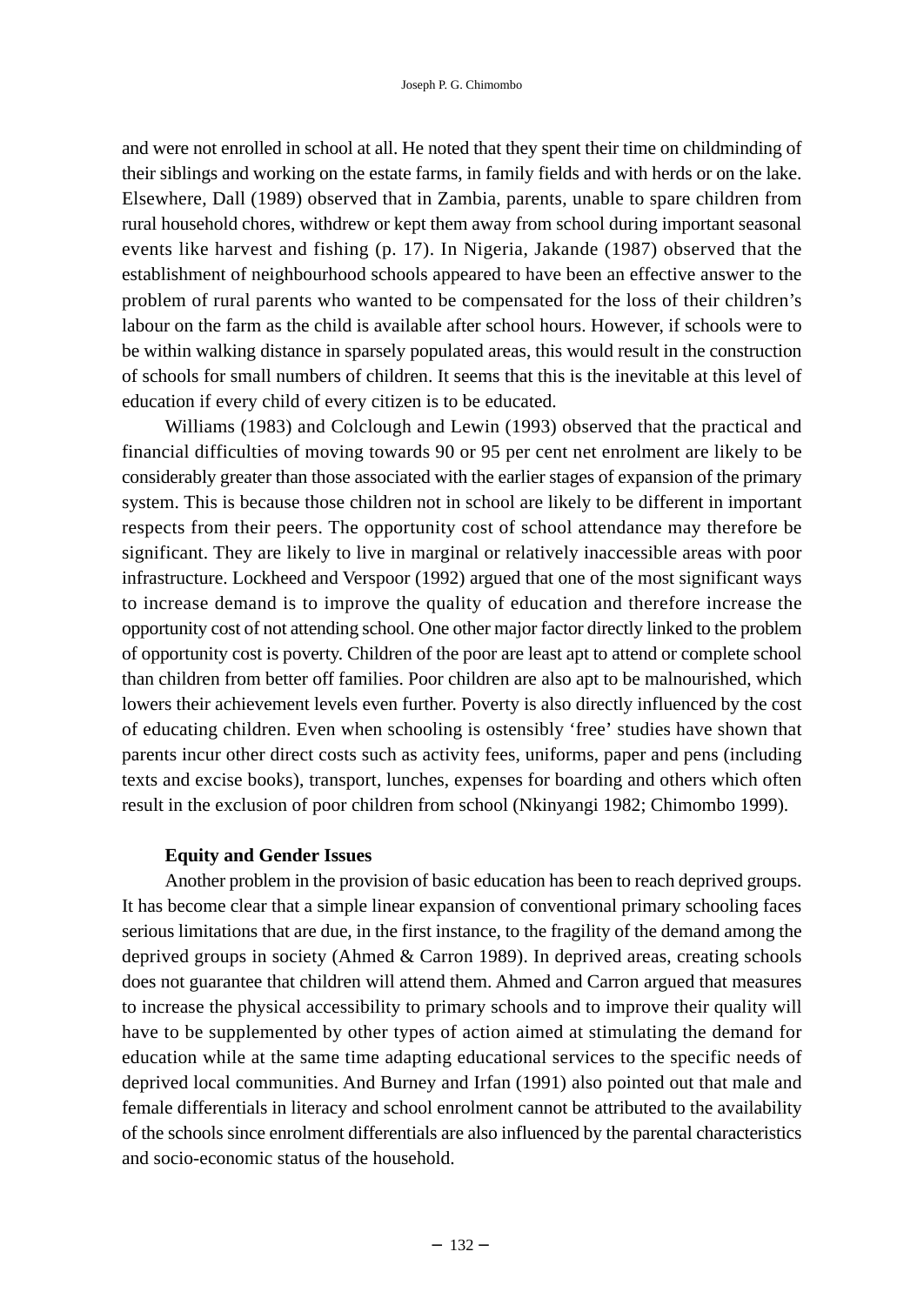When educational policies are generally devised to affect the total education system, evidence in Anderson (1988) indicated that certain groups in virtually all societies are disadvantaged in terms of both access to education and opportunity to complete the various levels of education. In some cases, disadvantage is due to insufficient resources and in others, differential impact is as a result of educational policies that are embedded in the social/ economic/political relationship and interactions in the society. Lloyd and Blanc (1996) pointed out that efforts to achieve universal access to education have not yet overcome the advantage of those children who live in relatively well-off households. Burney and Irfan (1991) in their regression analysis of the determinants of child school enrolments highlighted the influence of the household status both economic and social on the propensity to invest in child schooling. 'The most disturbing, though not unexpected, finding of the study appears to be the predominance of the influence originating from parental education. It is this intergenerational transfer for human capital which needs more attention as it implies that illiteracy and hence poverty of the parents get transmitted to the offspring' (p.12).

Discrimination is sometimes explicit, as when schools are designed along region, ethnic or racial lines and sometimes implicit, as when the language of instruction favours one group over the other. Lockheed and Verspoor (1992) argued that in the crucial early grades, when children are trying to acquire basic literacy as well as adjust to the demands of the school setting, not speaking the language of instruction can make a difference between succeeding and failing in school, and between remaining in school and dropping out. The case for using local languages was succinctly put by a World Bank report which observed that:

There is very little research on the cost of bilingual or multilingual alternatives. But we do know something about the effectiveness of the alternative....the evidence is slowly building that it is effective to begin a child in certain situation in his/her first language and later start him or her on the necessary second language. In term of effectiveness, there may be no choice; if you do not have the first language, you will not have the second. (World Bank 1982, p.45)

However, in diversified contexts, this line of thinking begs the question whose language is to be used for teaching?

Colclough and Lewin (1993) showed that the ratio of female to male primary enrolments was significantly lower in countries with low GER than in other countries. The World Bank (1995) also noted that the gender gap in school enrolment is of course not just a matter of access. In addition to lack of school places for girls, in many countries, parents' demand for education of their daughters is low reflecting both cultural norms and girls' work in and around the home. 'Literate parents are more likely than illiterate ones to enroll their daughters in school, and the regions with the highest proportions of illiterate adults are therefore those with the widest gender gaps' (p.44). Overcoming the gender gap will therefore require not only providing more school places for girls but also overcoming many parents' ignorance of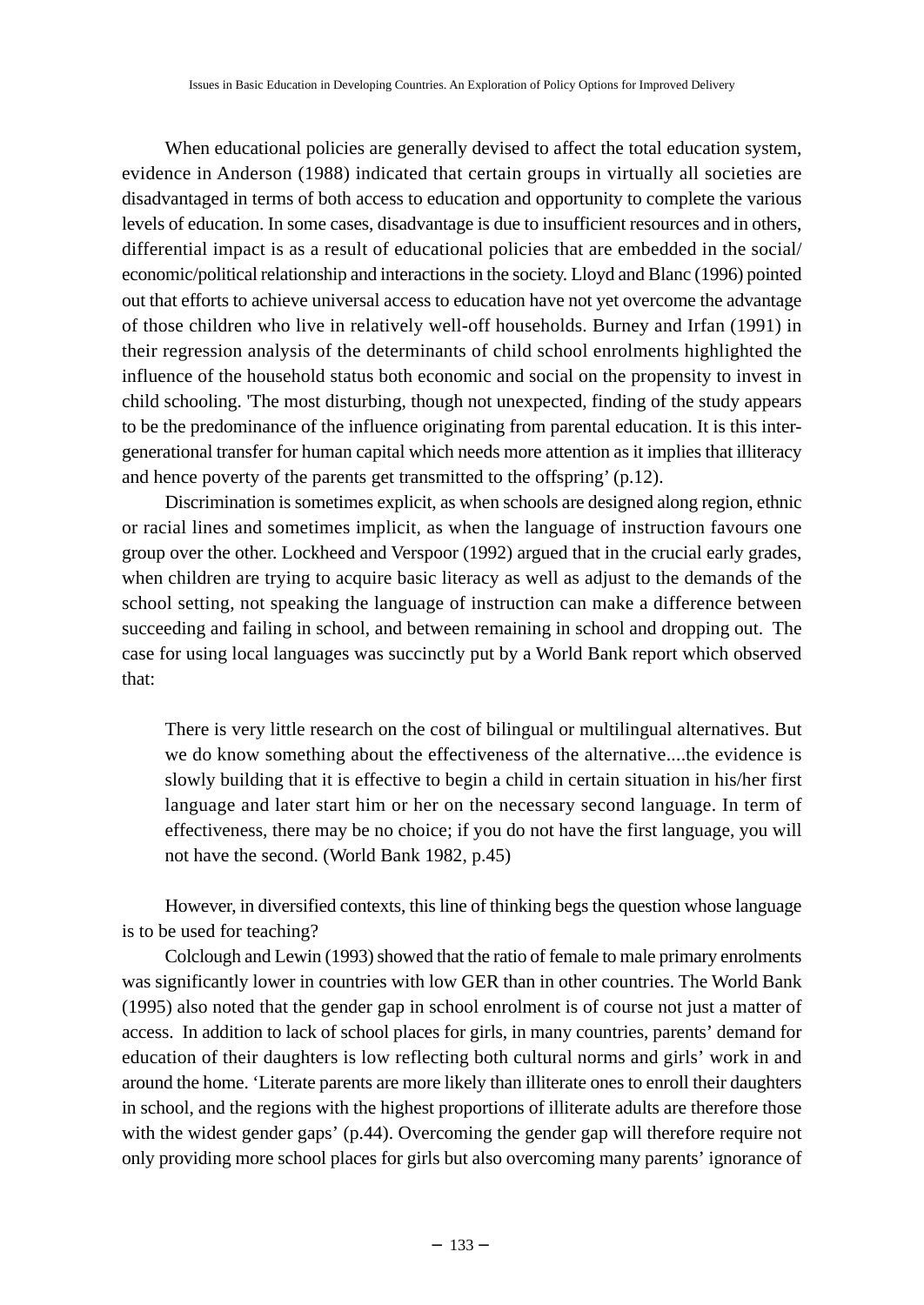the gains that will result from enrolling their female children.

In an attempt to conceptualise the problems associated with female education, Wamachiu and Njau (1995), noted that the survival or non-survival of girls in the education systems is influenced by a complex interplay between macro-level policy and micro-level practices, beliefs and attitudes. 'Together they determine whether households feel it profitable to educate their daughters; whether sending girls to school is a wise or poor investment for the future' (p.2). Anderson (1988) observed that since education is often thought to be most useful in the formal sector and because girls/women often have less access to this sector than boys/men, parents decide that schooling is not relevant for the economic roles of their female children. In addition to low expectations about future employment, Lockheed, Jamison et al. (1980) also argued that in many cultures, parents decide that education is not worthwhile for their daughters who will move into their husbands' families when they marry and that gains in productivity or income due to education will accrue to the families of their sons-inlaw rather than to them.

The low value attached to female education is said to be linked with some rooted features of gender relations. Davison and Kanyuka (1990) noted that in Malawi, gender division of labour combined with patrilineal property rights, the norms of patrilocal residence and village exogamy tend to reduce the perceived benefits of female education. It seems that culture defines the economic worth of educating girls vis-à-vis boys. As Summers (1992) summed it up, under-investment in girls is an economic problem that results from a vicious cycle caused by distorted incentives. The speculation that girls will grow to do other than serve their husbands, reduces the parents' incentives to invest in their daughters as human capital. 'Uneducated women have few alternatives and so the expectation becomes selffulfilling, trapping women in a continuous cycle of neglect' (p.1). Colclough (1994) however urged that there is little systematic evidence to show that private returns to education of girls are, in general, lower than those for boys.

What goes on in the classroom also affects female access to education. Teaching methods, curriculum content, classroom and other facilities are all found to affect female entry and retention (Anderson 1988, p.12). The sex of the teacher is even more important. Anderson said that it affects teacher-pupil interaction with female teachers acting as role models and thereby providing more encouragement to girls than male teachers. Malewezi (1990), in her study on why girls fail to continue with their education, observed that teachers treated girls differently from boys both in terms of academic expectations and gender-specific forms of discipline (p.2).

Gender differences are particularly acute when desegregated by urban-rural residence. In a study on the determinants of inequality in participation in school in Java, Pearse (1985) found that the urban-rural distinction, parental income, sex differences and demographic characteristics of the households were related to levels of participation. Further, Anderson (1988) observed that female attendance at school is more sensitive to distance, and the number of under five children in the household than male attendance. This was also supported by Ashby (1985) who found that the presence of other siblings influences who is and who is not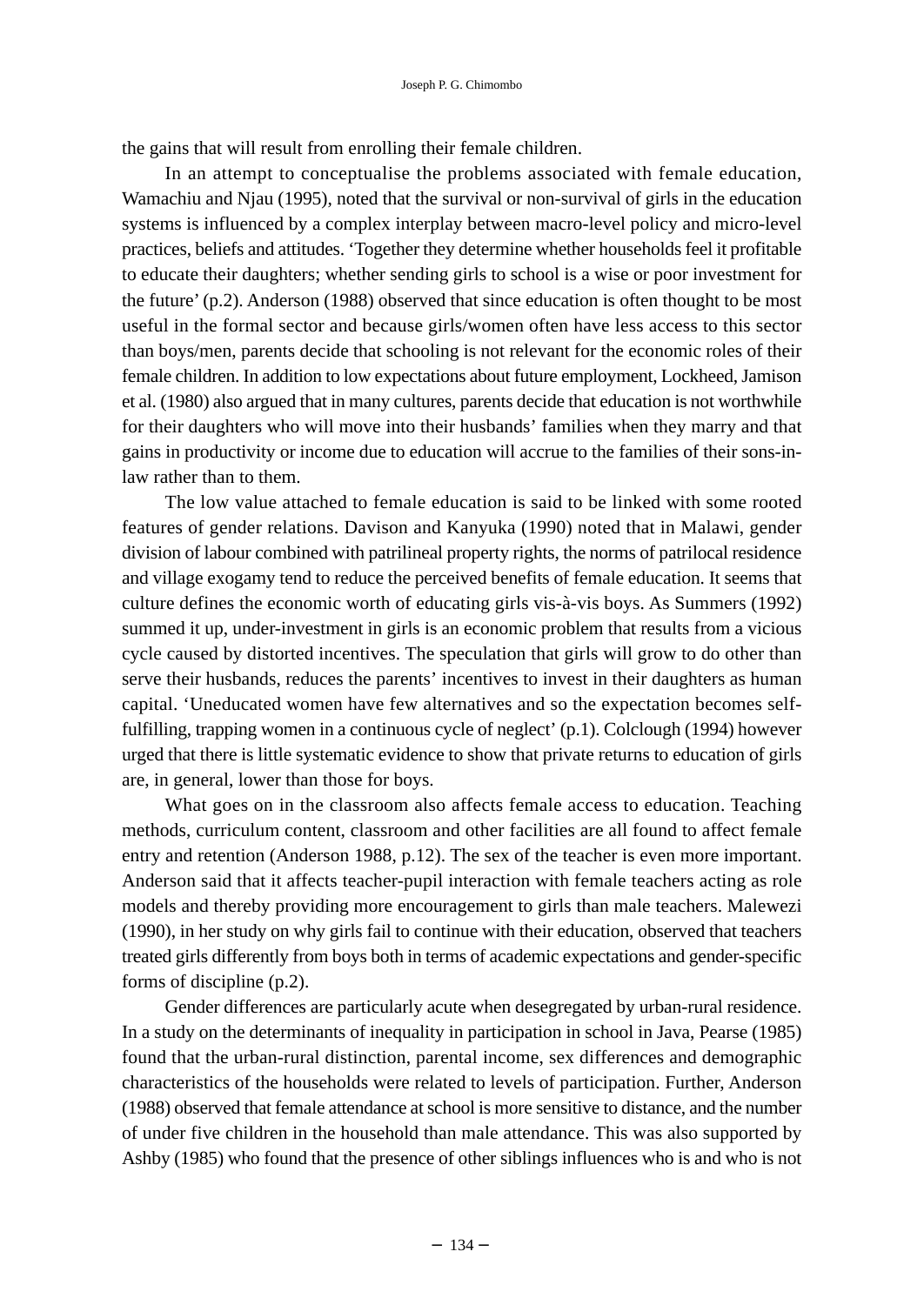sent to school and for girls it was particularly important whether or not they had brothers. However, Lloyd and Blanc (1996) found no supporting evidence that family support systems operate systematically to the benefits of boys relative to girls. 'Instead, girls are more slightly favoured in female headed households, whereas boys are slightly better off in high income households' (p.267).

# **Cultural and Religious Attitudes**

Culturally determined ways of defining women and men and their roles in a given society shape gender-specific opportunities and constraints. Thus, the existence of discriminatory attitudes towards the schooling of girls is informed by customs and culture. Mobility restrictions arise in many societies when girls reach puberty and this makes the effect to be more on girls' retention than on entry (Lloyd & Blanc 1996). In some tribes in Africa, as soon as a girl reaches puberty, she is taught the wisdom and knowledge of her society in order to maintain and develop it. These instructions are considered directly relevant to a girl, preparing her for life as a wife and mother in a village. 'Sometimes conflict arises between what is taught at home (in initiation ceremonies) and at school which may lead to parents opposing girls' continued attendance at school' (ODA 1996, p.8). Indeed, girls' behaviour is often directly related to the many tribal and traditional taboos which dictate what and what not to do at the various stages of their development which may conflict with the demands of schooling. And as Davison and Kanyuka (1990) observed, cultural factors in Malawi and gender-specific attitudes about the division of labour also shape the decisions about whether a child should or should not be in school. Another factor which also acts together with attitude is religion. Religious privileges of access have often been restricted to certain classes and to males. And this pattern of transmitting and gaining of religious knowledge and power has been influential in determining access and exclusion to formal public education. King (1987) found that religion, along with gender, social class and regional location were important determinants of schooling.

# **Efficiency and Quality**

Repeaters cause overcrowding which raises school costs. Clearly, repetition is the key for improving overall efficiency and reaching suitable levels of equity. Davico (1992) found that poor teachers and inadequate support to poor children were to blame for increased rates of repetition and dropout in Brazil. And Patrinos and Psacharopoulos (1996) reported that repetition is especially severe amongst the most deprived, that is those, whose parents have the lowest levels of education and income.

Schwille et al. (1991) presented a detailed causal model to explain grade repetition. They hypothesised that student characteristics such as gender, ethnicity, family influence, place of residence, age, prior repetition, national policies regarding language, secondary school entrance, quality of instruction, and school characteristics such as management policies, coverage of syllabus, etc. act to influence repetition. They observed that these in turn affect student learning, student motivation, and self-esteem, the examination success rate, the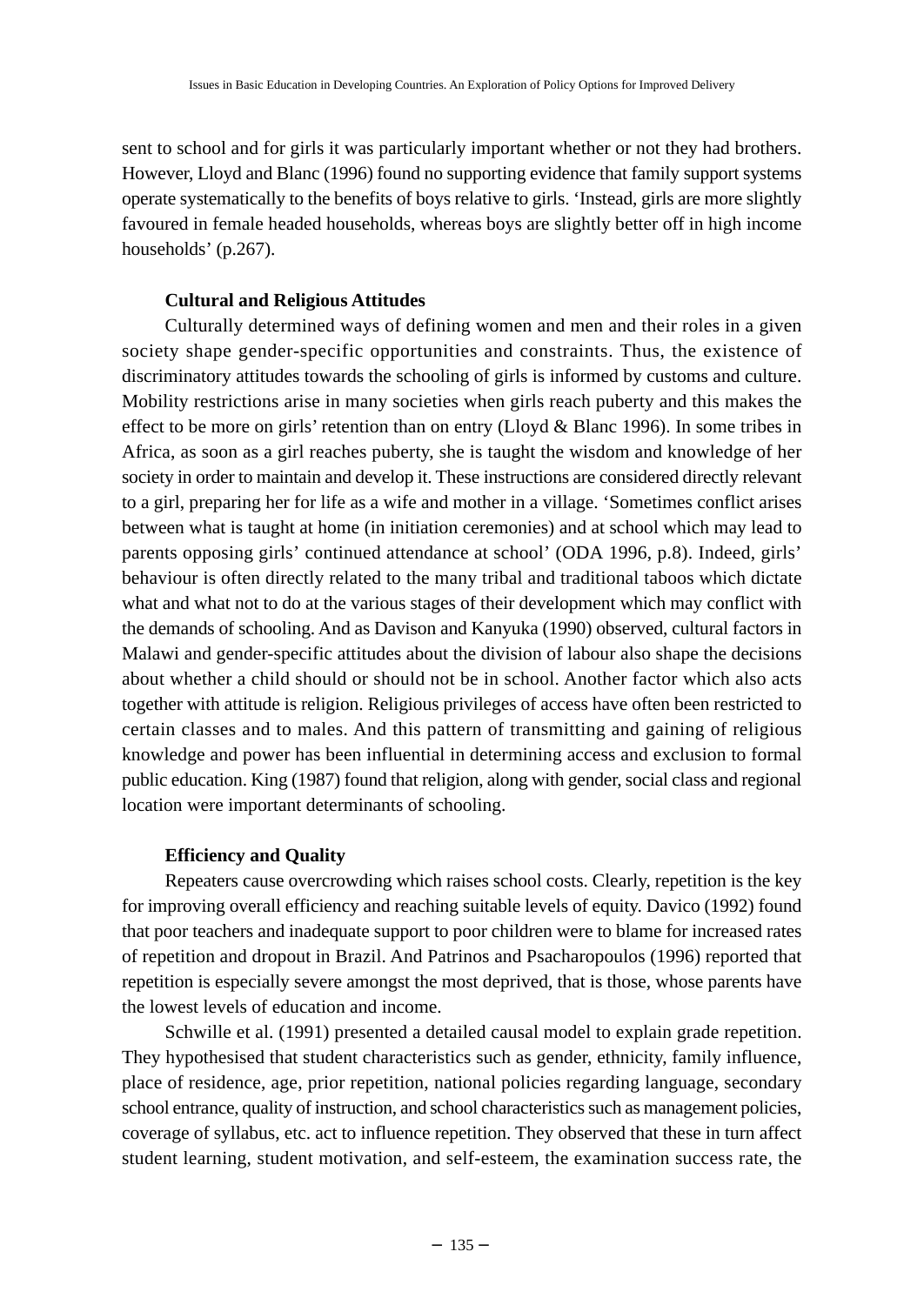enrolment rate, the dropout rate and the mean time required to produce a graduate. Heyneman and Jamison (1980) found that in Uganda, improving the teachers' language ability, the availability of textbooks, school physical facilities, and the pupil's level of health and nutrition were powerful determinants of school achievement. In their study, Kunje and Stuart (1996) indicated that the low quality of education in Malawi schools contributed to the repetition and dropout problem.

Hanushek (1995) contended that high quality schools raise student achievement and speed students through the school cycle, thus saving costs. Hanushek suggested that students respond to higher school quality with lower dropouts; 'they tend to stay in good schools and dropout in poor ones' (p.236). In another work on Egypt, Hanushek and Lavy (1994) concluded that if they held achievement and opportunities constant, students going to high quality schools were much more likely to stay in school than those going to low quality schools. This, they noted, made sense since if a student is not going to get anything out of school, why waste the time.

When repetition is about failure to comprehend, Hanushek (1995) contended that such repetition may reflect demand-side factors of schooling where student choices lead to low attendance during each school year. 'Little is known about attendance patterns, but anecdotal evidence suggests that normal crop cycles and requirements for children to work in the fields at planting and harvest time may be important in some settings. Such attendance patterns could severely constrain the chances of completing a given grade, at least in the likely absence of well- integrated, self-paced instruction' (p.236). Those who oppose repetition contend that repetition does not improve the achievement of slow learners, and that, repetition, by calling attention to the repeaters' poor performance, damages their self-image (Motala 1995). Schwile et al. (1991) suggested that the study of repetition in developing countries has been overly influenced by the study of repetition in industrialised countries. They pointed out that in developing countries, where there is widespread practice of repetition, empirical examination of its pedagogical practicality are virtually non-existent. In a study on increasing primary school effectiveness, Eisemon and Schwile (1990) observed that of all the variables, the one with the greatest impact on test scores was whether a student had repeated a grade.

#### **Relevance of Education**

Policy makers have been preoccupied in seeking ways of making the content of primary education more meaningful and the methods of delivery more cost-effective within the context of nation building and economic development. The attention has been on the role of education in preparing children to participate actively and productively in national building. The literature is full of such attempts at making education more relevant (Thompson 1981; Watson 1988). The most famous being Julius Nyerere's education for self-reliance philosophy, which he advanced by emphasizing the establishment of a system of education whose cost and impact on agriculture and attitudes towards farming were to be appropriate to the country's needs. The literature is also full of many reasons as to why such attempts have not succeeded. Dodd's (1969) analysis of Nyerere's programme alluded to the non-examinability of the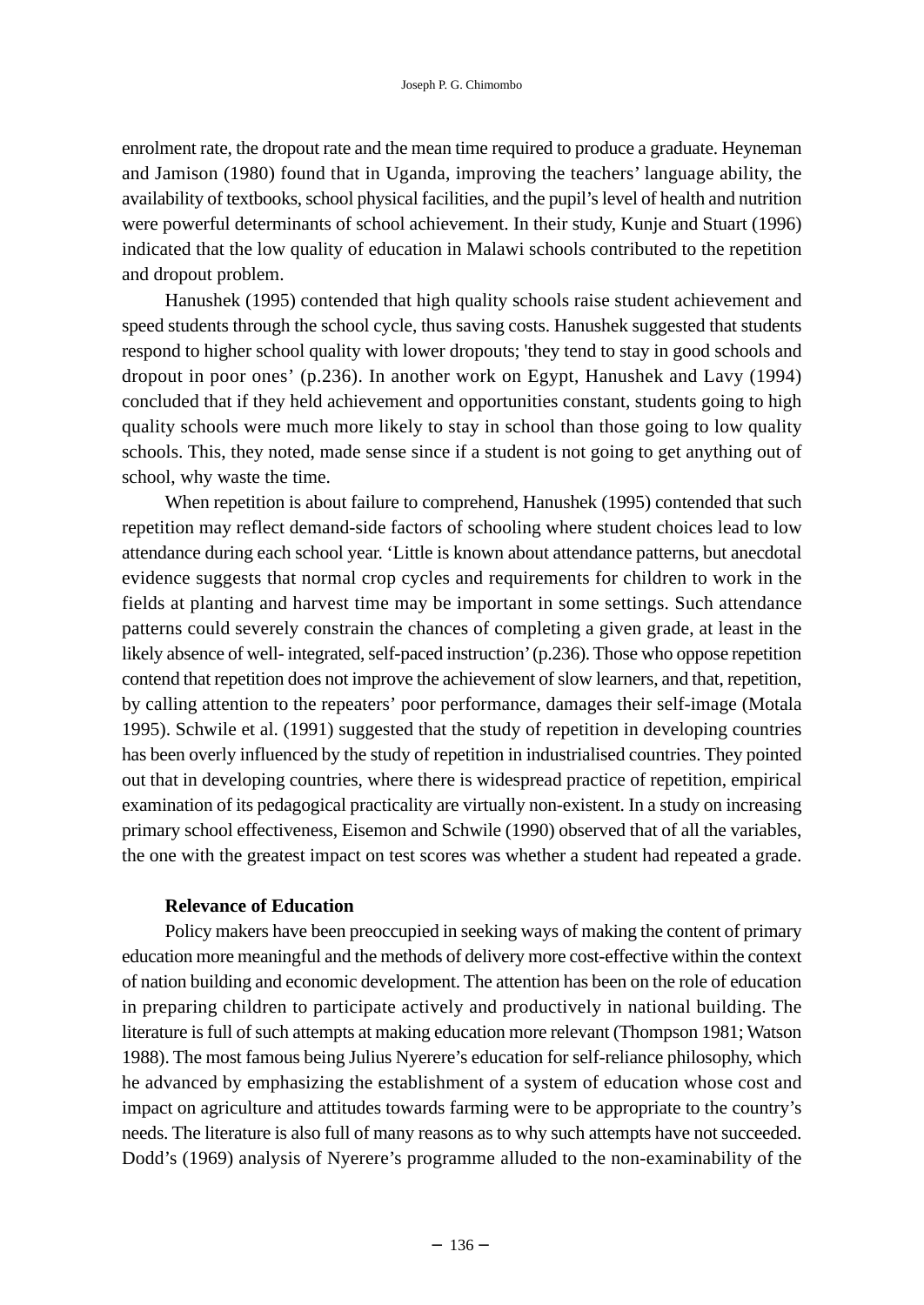subjects and the desire of parents to see their children progress into the educational ladder. In their analysis of innovations in developing countries, Havelock and Huberman (1977) concluded that inadequate planning and failure to take into account the systems into which the innovation is being introduced was the most important dimension of these. In a similar vein, Watson (1988, p.155) observed:

the main reasons for failure would appear to be ... the fact that ruralising or vocationalising the curriculum fails to take into account of the economic realities of the society, the existing power structures, the attraction of the urban areas,... as well as lack of employment opportunities.

Others have alluded to the fact that the lack of social demand for education is related to the fact that families and communities do not value or are ambivalent about formal education. Serpell (1993) pointed to the parental disillusionment with the present education systems and expressed support for more relevant curricula; more closely related to the daily lives of students and providing practical skills for students. Odaga and Heneveld (1995) contended that the problem is even more acute with girls where gender bias in subject choices together with cultural factors limit girls' chances of progress. Serpell (1993) extended his argument with reference to limited chances of progression in schools as he observed :

People are reacting to a situation where they see nothing good coming out of school. Local schools are in the business of producing failures. And so they ask themselves; what is the benefit of sending children to school? (p.12)

And in the same vain, Samoff (1998) observed that instead of considering the supply and demand side factor to schooling, studies of internal efficiency should proceed to consider the ways in which the education system pushes students out.

There is little attention to the magnitude and consequence of various eviction rules and that while the apparent proximate cause for attrition may have to do with test results or family circumstances or distance to school, underlying context is one of discouragement (p. 15).

This was what was happening in Zambia as Serpell (1993) observed, "presently, it appears that schooling can only vindicate its deeper education objectives by articulating a concrete relevance to the socio-cultural and politico-economic opportunities existing within the communities it aspires to serve" (p.108). Hoppers (1998, p.242) observed that in Africa, the inheritance of the Western system of schooling itself forms the key problem. This system is designed to socialize children into Western values and orientations, and rewarding only a few with positions of status in the modern society. "Rather than being organically linked with the African society, the system stands opposed to any profound inputs from it and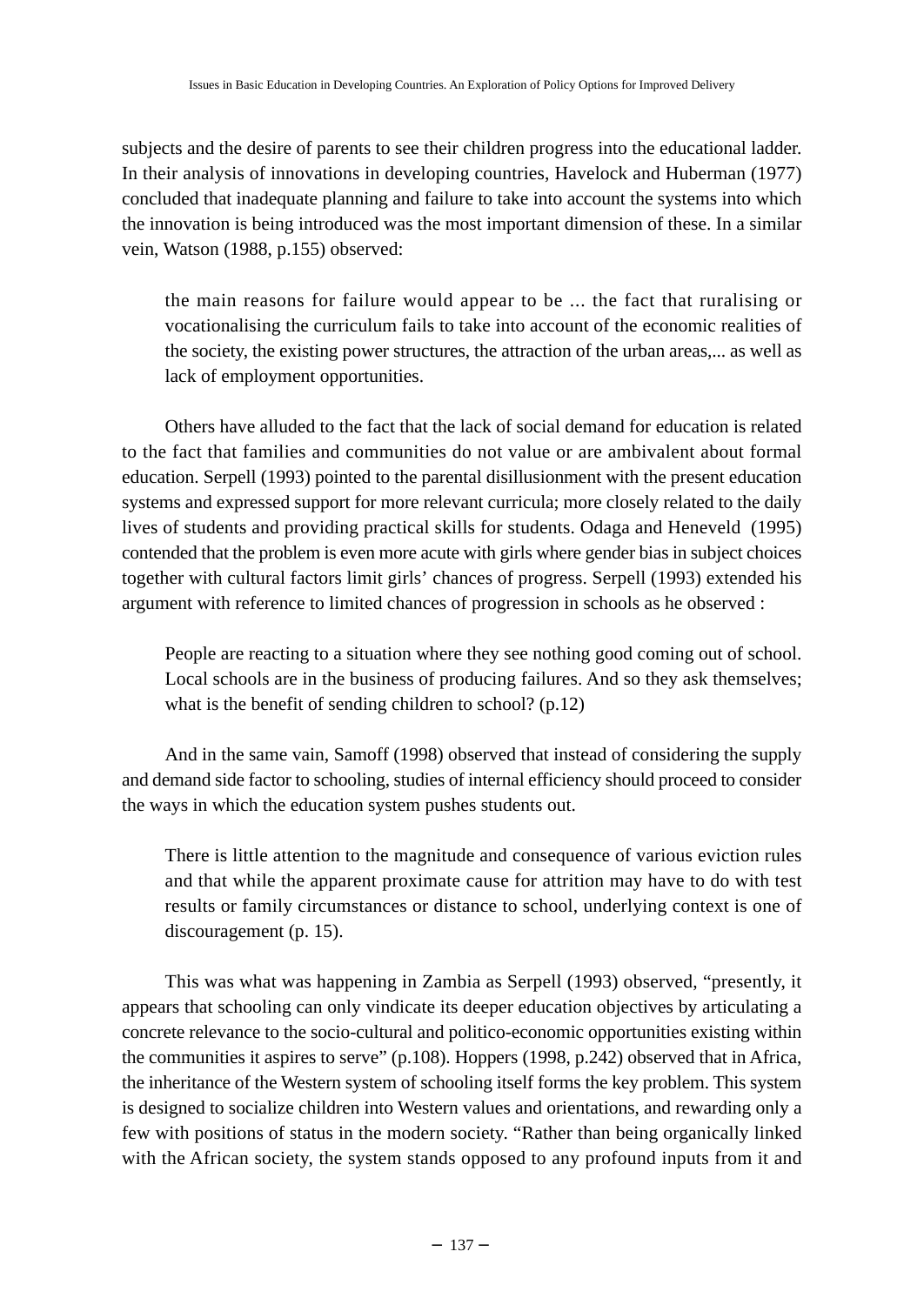instead laying the basis for a mental and spiritual subjugation of the African child to Western interests and their manifestations in the modern sector of society". However, others (Thomson 1981) have argued that this is exactly what the school is supposed to do.

### **Financial Issues**

Discussions about public spending and educational priorities will always be undertaken within a broad sectoral approach and will vary from country to country. The central question of concern is the extent to which changes in public policy can affect the variables that interact with the supply side of schooling. Colclough and Lewin (1993) showed that the total number of school peaces available in 1986 would have to be doubled if developing countries were to accommodate all the eligible school children by the year 2000. They noted that reasons for low enrolment at primary level did not for some countries, in general, appear to be that inadequate priority has been attached to spending on education (although spending priorities within education might be to blame). On the other hand, there are some countries where both GER and public expenditures on education are usually low. In an analysis of the resource gaps, Colclough et al. (2003) showed that the demands for schooling for all are very considerable and that a very substantial increase in external aid to education would need to be increased if all the gaps were to be closed. Lessons from the Fast Track Initiatives (FTI) (World Bank 2004) also showed that external support for primary education in low-income countries, will need to increase from just over \$1 billion to about \$3.7 billion. However, the report observed that "while some FTI partners have been quick to respond to, others will need to make fundamental changes in the way the do business, in particular to increase financial levels, to make financing more flexible and predictable, and to finance an increased level of recurrent costs". According to the 2005 global monitoring report, the international efforts to improve coordination for EFA remains focused on mechanisms and initiatives. The report also showed that some progress has been made but it is not yet commensurate with the challenge, especially in translating international dialogue into national action. Galvanizing political will and commitment in all nations, which lie at the heart of the Dakar Framework for Action, remains the most pressing need" (UNESCO 2004, p.220). The FTI demonstrates for the education sector the broad reality that even under the most optimistic growth scenarios and best fiscal management, the dependency of many low-income countries on external aid will remain stable or increase over the short and medium term.

# **On School Effectiveness and School Improvement Research**

Two groups of educational researchers have attempted to examine how schools can be improved and/or made more effective. School effectiveness researchers have examined issues of quality and equity in schooling (Fuller 1987; Levin & Lockheed 1991), while school improvement researchers have aimed to understand the process and stages of change that schools go through to perform better (Fullan 1982). This section briefly summarizes the main research findings and arguments from the two schools of thought.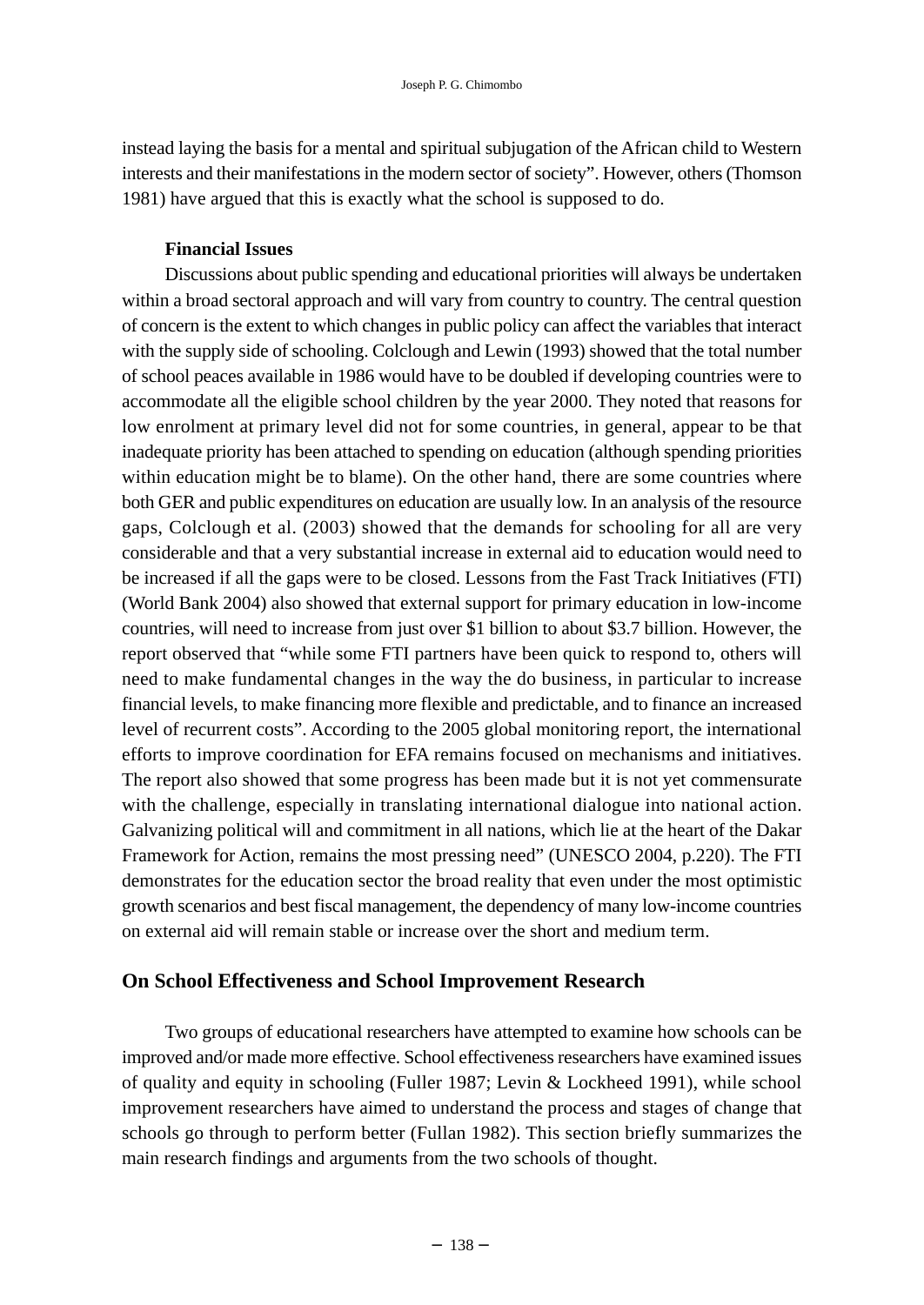### **School Effectiveness**

One of the most widely cited reviews on third world school effectiveness (SE) research is the work of Fuller (1987) on what school factors raise achievement. Reviewing work by Schiefelbein and Farrell (1985) in Chile, Heyneman (1976) in Uganda, Fuller and Heyneman (1989), Heyneman and Loxley (1983) and many others, Fuller showed marked differences between developing and industrialized nations in the importance of school related factors on student achievement. In another review, Fuller and Clarke (1994) concluded that after more than two decades of empirical research, it is now known that under some conditions, school effects on achievement are greater than family influence within impoverished settings. In their review, Fuller and Clarke identify two major frameworks for studying school effectiveness- the policy mechanists and classroom culturalists.

Spurred by the central agencies' search for universal determinants of effective schools, policy mechanists try to isolate those instructional inputs and uniform teaching practices that yield higher achievement. This line of enquiry from a production function perspective, has yielded impressive findings that distinguish those instructional tools which are likely to yield achievement effects within impoverished settings from those that usually do not (Fuller & Heyneman 1989; Lockheed & Verspoor et al. 1992). The classroom culturalists emphatically object to this cultureless conception of the particular effect that different schools, locations and diverse societies and ethnic communities, are attempting to realise. These observers focused on the normative socialisation that occurs within classrooms, the values children bring to the school, legitimate form of village authority and power, and acquired attitudes towards achievement and modern forms of status (Durkheim 1956; Apple 1990). However, evidence on the cross-cultural variability in meanings assigned to teaching tools and pedagogical behaviours by school actors, and how these "socially constructed inputs" influence achievement and child socialisation, remains scarce. No body of literature from the classroom culturalist framework rivals the production function literature in Third World settings.

Other summaries of the school effectiveness research in developing countries (Dalin et al. 1994; Warwick et al. 1992; Lockheed & Verspoor 1992) identified two important elements if schools were to become effective. The first includes the basic necessary inputs of instructional materials, a curriculum with scope and sequence, time for learning and teaching practices. The second component is what they called facilitating conditions including community involvement, school-based professionalism, flexibility, relevance to pupil curricula and the will to act. In another analysis of the research on school effectiveness, Heneveld and Craig (1996), proposed a conceptual framework of factors that determine school effectiveness and divided them into four categories: supporting inputs from outside the school, enabling conditions, school climate and T/L process inside the school. Heneveld and Craig observed that all these interact with each other and that they are themselves influenced by the context surrounding the school. Their main contention was that "the characteristics of effective schools that affect student outcomes, and the student outcomes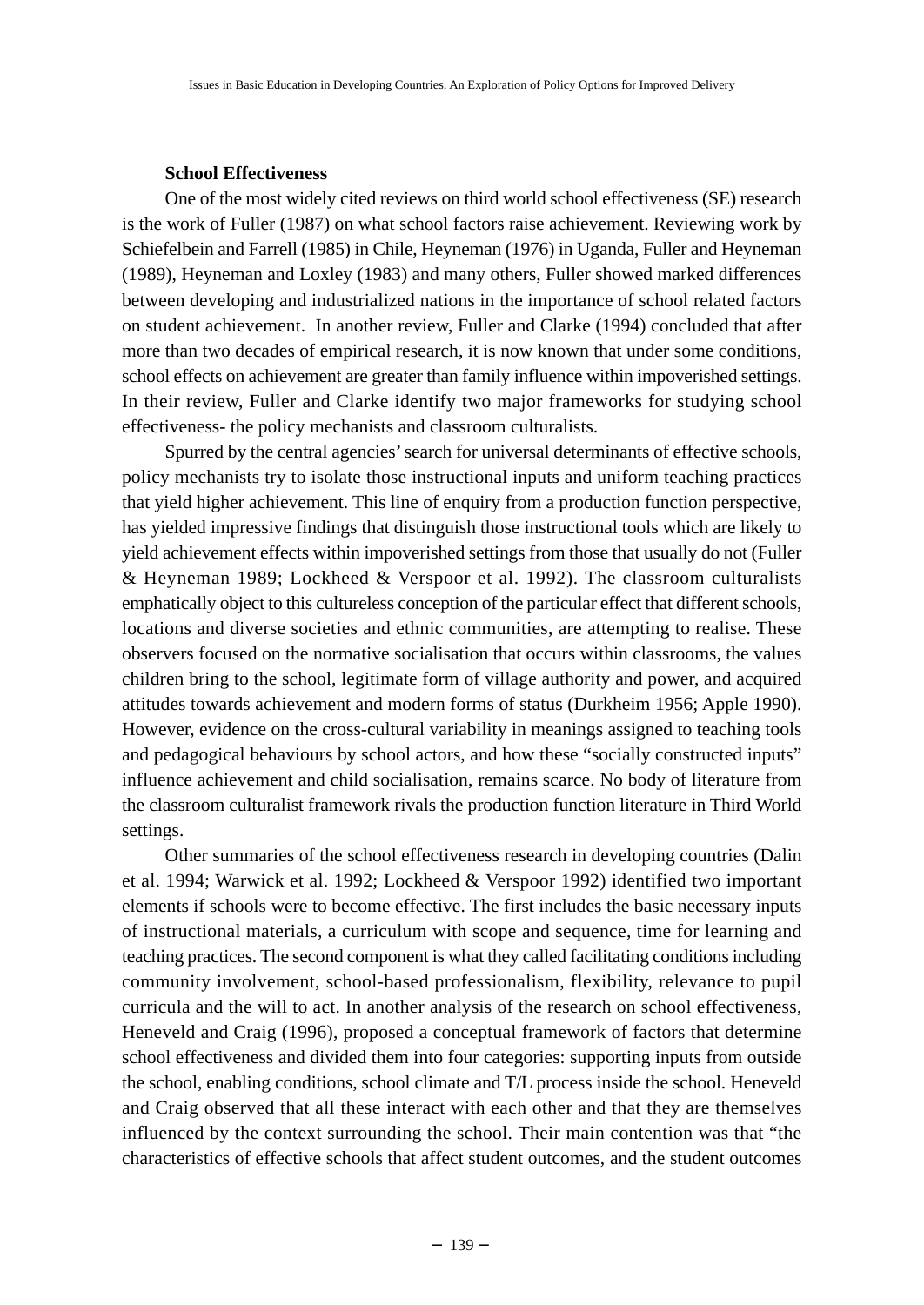they influence, are embedded in an institutional, cultural, social and political context that greatly influences how school factors interact with each other and how effective schools can become" (p.18).

#### **School Improvement**

School improvement (SI) usually refers to a school's attempt to implement an innovation with the ultimate aim of producing positively valuable changes in student learning outcomes, in teacher skills and attitudes and in institutional functioning. Because of the strongly established school effectiveness methodologies, the results of SI studies have received criticism because they are alleged to lack objectivity and do not adequately examine curriculum matters (Creemers et al. 1989). However, Miles and Huberman (1984) and Huberman and Miles (1984; 1998), developed methodologies that structure qualitative data on change in school for objective analysis, providing strong support for the validity of the results from such methodologies. The strength of SI research lies in its concentration on how change occurs in schools. Key themes identified by the main researchers on SI (Huberman & Miles 1984; Fullan 1991) include: effective leadership, shared vision-building and support of SI permeating the organisation at both the district and school levels, commitment and acceptance of SI efforts and active initiative and participation. Heneveld et al. (1996) observed that it is disappointing that more research of this type has not been done in developing countries where the implementation of change is a major problem (p.186).

It can be noted that the SI and SE research traditions look at the problem of how to make schools better from different perspectives that complement each other. If educational planners and administrators are to make use of the findings that are common to both traditions, there is need for research methods that combine both schools of thought to make the results available to these decision-makers. This is what Riddell (1997) seemed to be calling for. In an assessment of the designs for SI and SE research in developing countries, Riddell strongly criticised the epistemological and ontological underpinnings of such studies. She observed that many Third World researchers have not seized the opportunity of unifying the increasingly contextualised qualitative research tradition and called for a vital break of this 'schizophrenia' The lesson from reform efforts focused on national policies and those based on classroomlevel changes need to be united in order to enhance overall understanding between central managers and school or district-level administrators (p.201), she observed.

# **A Brief Discussion of the Issues**

Hallak (1991) observed that, the obstacles to the universal achievement of EFA are many. In the poorest societies, the achievement of EFA will be a long-term process, requiring tenacious effort, strong and sustained political will, and perhaps brighter economic prospects. And as Colclough (1994) also observed, it is obvious that the detailed reasons as to why many children remain out of school in developing countries are complex and that they will differ from country to country- probably with as much variation as is found in the individual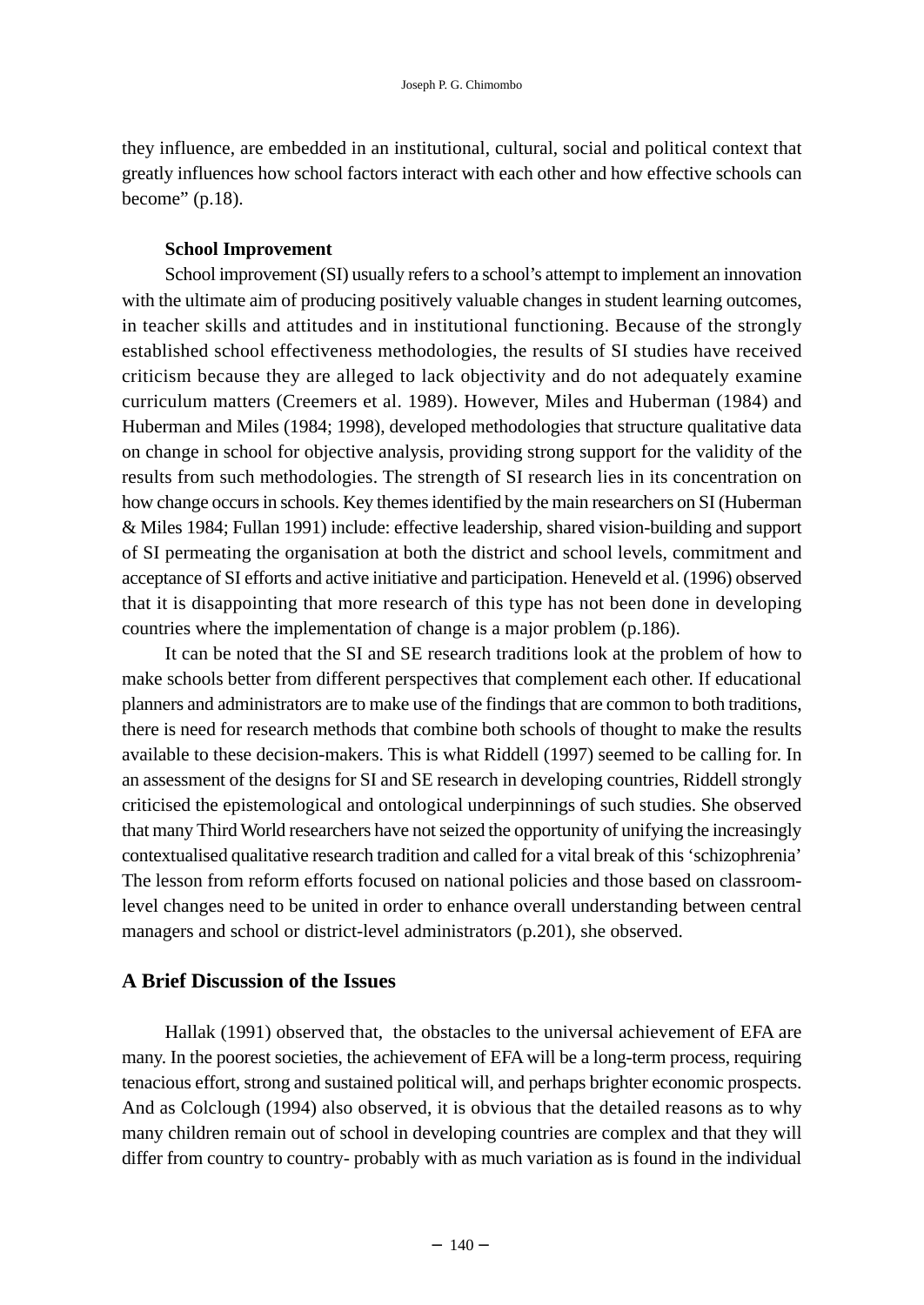historical, political, social and economic circumstances of different nations. Since the 1960s when the UPE agenda was first tabled, the various policies have not been capable of delivering a school of reasonable quality. Emerging evidence form the Malawi SACMEQ II study for example demonstrates that it is easier to achieve reforms which secure increased access to schooling than it is to enhance robust improvements in schooling quality (Chimombo et. al. 2004).

Issues of Education for all are about the poor and the disadvantaged and the aim of educational policy should therefore be to give every person a chance of developing his/her inherent potential. However, there remains considerable social selection in education and disparities in particular have persisted and it is the low socio-economic groups, which manifest low achievement (Chimombo 1999; Kadzamira & Rose 2003). The development of sound and inclusive strategies to accelerate progress towards good quality education for all is urgently needed. It is increasingly being realized that community involvement is one of the most critical requirement for successful educational reform (Oxfam 2001). Most other innovative approaches to the improving of basic education delivery have included compensatory programs within the formal education system to schools organized and financed by communities. Compensatory programs provided additional funds to the families, to the children themselves or to the schools which enroll disadvantaged children most of which are of fairly low quality. Other programs have included more flexibility in the organization of teaching, mobile schools for nomads, multi-grade teaching and evening courses for working children. All these have been organized because it is believed that in the formal school system, content and teaching methods are often inappropriate to tackle the needs of the disadvantaged children. Work elsewhere (Chimombo & Kadzamira 2001) demonstrated that in as far as problems of schooling predominantly involves the poor, community participation must aim at only sensitizing the communities on the importance of schooling while trying as much as possible to reduce the opportunity cost associated with schooling.

The poor are less able to afford education; they often live in the most remote areas that are farthest from government service providers; and they are most dependent on child labour. Our innovative approaches need to be developed in such a way that they can help overcome problems associated with poverty. The first step in overcoming exclusion involves understanding why the poor do not send their children to school. Participative research has a crucial role to play, because the poor themselves are the best policy advisers when it comes to identifying the causes of exclusion (Oxfam 2001). There is therefore need for participatory in-depth studies or analyses at school, zonal, district, divisional, community levels of specific problems and innovations to zero in on solutions to specific areas of concern for possible development

Oxfam (2001) also summarized other approaches as adapting schools to community (Escuela Nueva programme in Columbia), developing child-centered learning and improving teacher recruitment and standards (BRAC schools in India), and enhancing local control and scaling up. All these of course provide lessons from which other countries which are far from achieving UPE can learn. However, the extent to which these strategies can be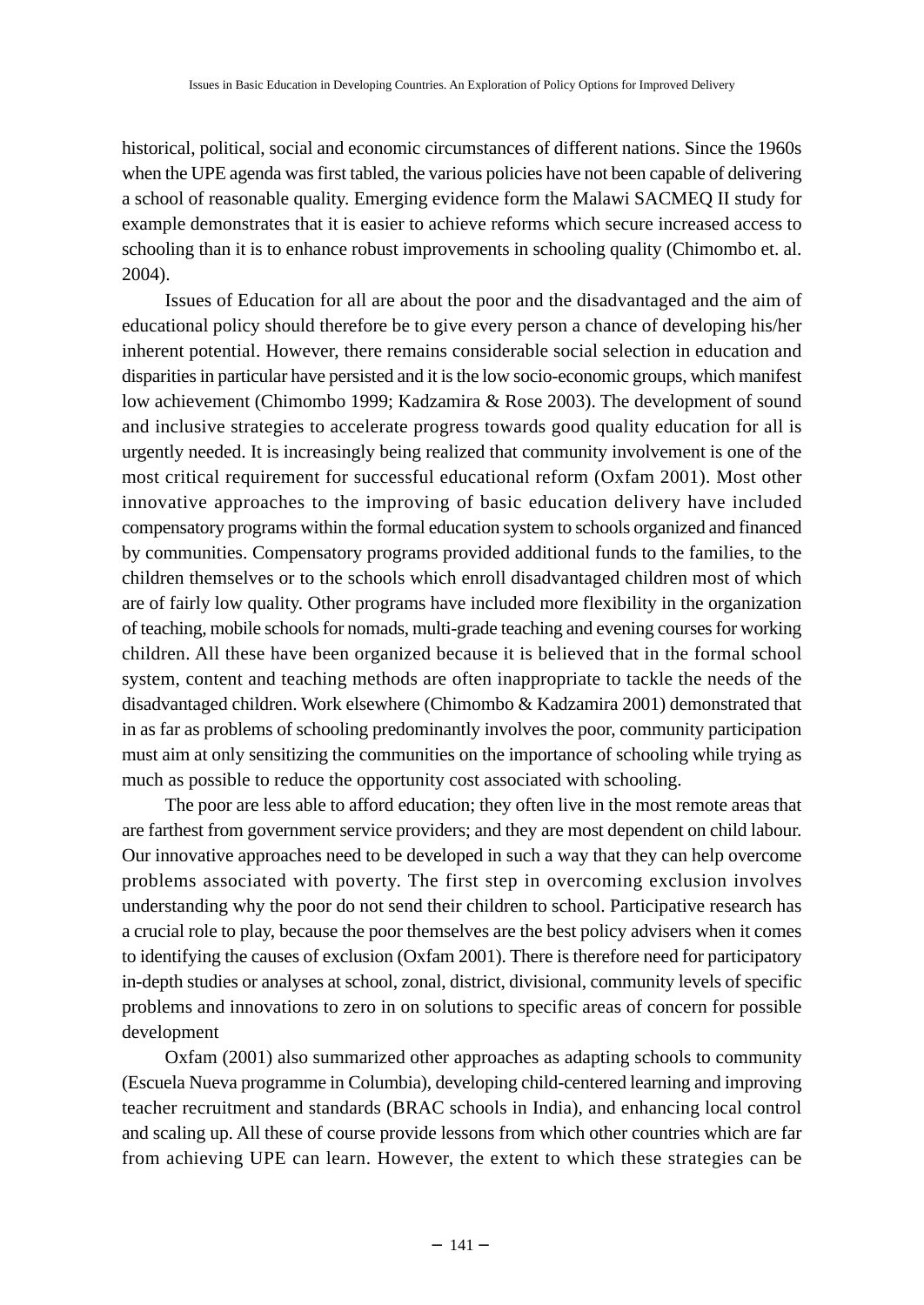implemented in other countries will depend on the social, economic and cultural contexts. Countries with high T/P ratios, a largely illiterate population, and where political interests dictate what can and cannot happen to the education system may find some of these policy options dysfunctional in their settings. Further, one other major problem with alternative approaches to the delivery of basic education has been that in almost all cases, these programmes tend to provide an education of low quality to the poor and the disadvantaged. In worse situations, rural parents are asked to pay fees or contribute in kind to the construction and maintenance of their schools. In other cases, communities are asked to finance their schools and pay their teachers. Suffice to say that these teachers are mostly insufficiently trained and paid badly and irregularly. As a result, poor people pay for an education, which is free to others. "Unless more resources are devoted to such programmes, the risk embedded in alternative approaches is that poor education will be provided to the poor" (Hallack 2003).

One other challenge to the implementation of policies in developing countries is that of diversity. Experience with implementing a local language policy in Malawi showed that the major challenge was one of feasibility. The evidence also showed that in a multi-lingual country, the institution of such a policy needed information about what languages students and teachers spoke in each district and in the different schools within each district. The Malawi example raised several important questions of how to teach pupils to read well in the face of virtual absence of reading materials; how to develop the pupils' proficiency in the mother tongue or the second language when the teachers are not proficient in that language; and how to develop positive self-images for the pupils who are members of low status and oppressed minority groups (Kishindo 1998). Williams (1996) observed that:

The problematic issue of language in education in Malawi and Zambia is not only a consequence of linguistic imperialism... and the hegemony of English with the attendant 'education equals English' attitude... It is also the result of enclosing groups with differing languages within the same state boundaries. There would be problems in preparing adequate amounts of printed material or adequate numbers of appropriately qualified teachers for the languages of Zambia and Malawi. (p.202)

However hard we try to provide education to all, we still have to leave with the reality that for the mean time, a good number of our people will still miss out on this. Unfortunately, it is the poor who are prone to dropping out and this is contrary to the conventional view, which sees primary schooling as a penance to poverty reduction. The main problem becomes what you do for all children and adolescents who due to their economic situation, ethnic origins, geographical location or gender, did not have access to basic education and training. Another missing key topic has been the recognition of the importance of informal and nonformal education. These types of education are of immense use throughout the world, yet have been sidelined from much of the debate regarding educational achievement. It would seem then that there is need for a different type of education for those who miss out; an education that constitutes a break with the institutional and pedagogical structures of present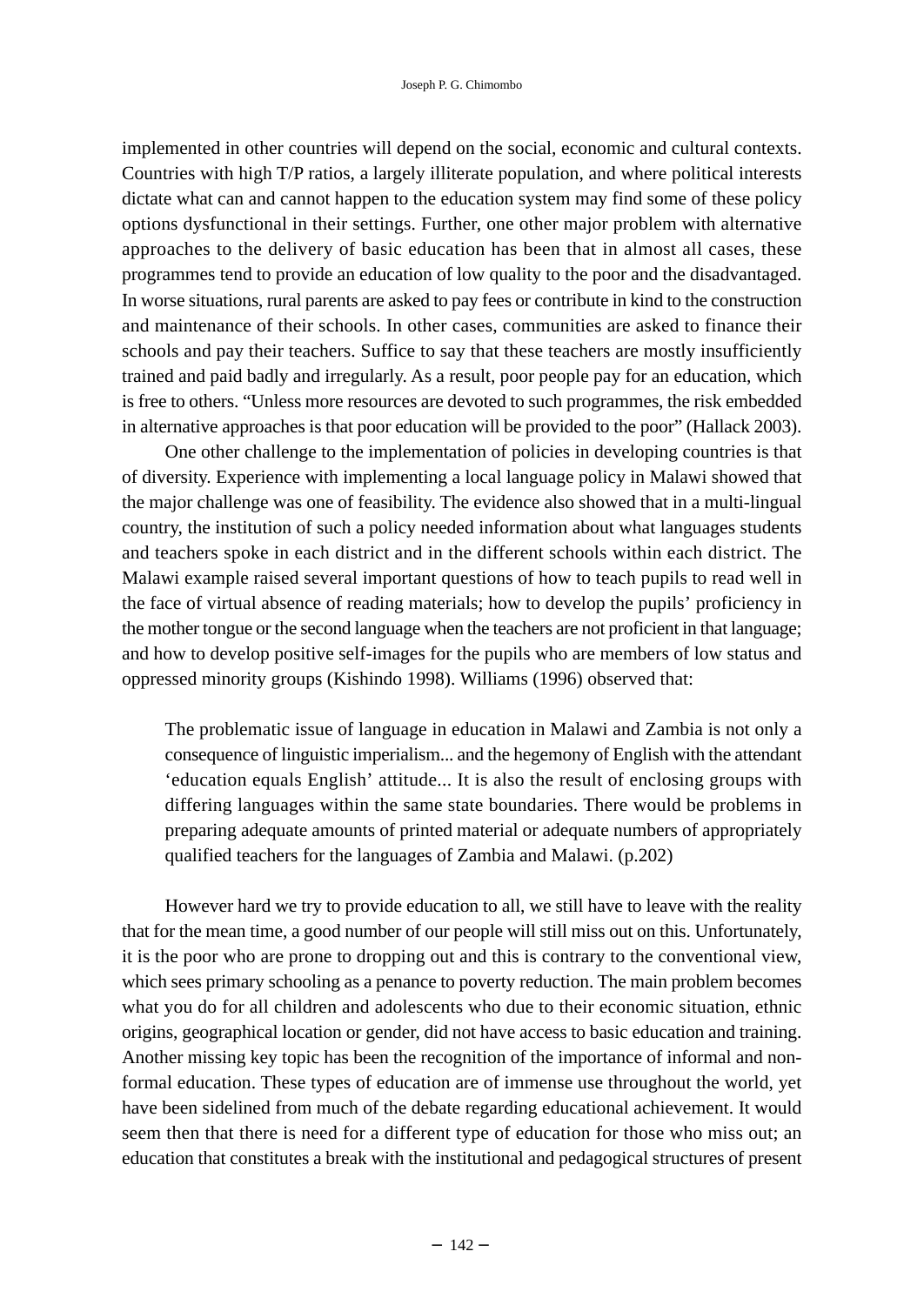education. This education should differ from formal education in its social objectives of equity, occupational flexibility, and integration of education with active life. But there are strong pointers that the provision of this type of education ought to be done outside the formal school system (Thompson 1981).

An increasingly differentiated social structure requires rationalized efforts at integration. Local institutions; the family, church, and village authorities; are grounded in local particulars. Social and economic integration on a nationwide scale requires a universally managed form of socialization (Durkhein 1956). Fuller and Rubinsion (1992) further argued that postcolonial societies continue to experience one important legacy of imperial administration: a modern elite defined by their government or corporate employment, surrounded by a largely disenfranchised peasant class. But as has been argued elsewhere (Chimombo 1999; 2004), the state simply lacks the administrative capacity and fiscal resources to penetrate peripheral areas and social classes to provide education of minimum quality to its people. Consequently, "while popular preference for schooling may persist, eroding expectations regarding the benefits of staying in school threatens the stability of already fragile states" (Fuller & Rubinson 1992, p. 23).

### **The Case for Quality Basic Education Retaliated**

Some twelve years ago (Chimombo 1986), I had strongly argued for a case for quality basic education. Making that argument, I supported A.R. Thompson (1981, p.122) that:

The strength of the schools lies essentially in what is usually termed as general education, equipping young people with the tools needed to investigate and inquire, to think, conclude and understand.

I had argued that it is not the duty of the formal school system to train in specific production skills. Others have argued for "opening up curriculum content to African culture as expressed through language, sciences, arts, and religious beliefs (Brock-Utne 2000, p.277) and that quality education means relevance to local needs and adaptability to local culture (Hallak 1991). But can education perform these dual functions? My purpose here is to simply retaliate the case for quality basic education and retaliate the argument that training for the job market is best done by separate institutions. The school has always taught the skills for modern sector while the market for low level skills is already supplied by traditional apprenticeships. My argument was that the formal school is not better placed to offer training than apprenticeships or post-school skill centers. I had argued further that it is not possible to combine skills training and general education to fulfill the school's dual function and that the later will continue to dominate as long as schooling is selective and general education is the basis for selection. General education is useful in raising the consciousness and the level of receptivity to innovations and the general way of living of the people. On this basis, the school will continue do the inevitable: to encourage a drift of youth and talent to urban areas, and to divorce young people from their communities and cultures.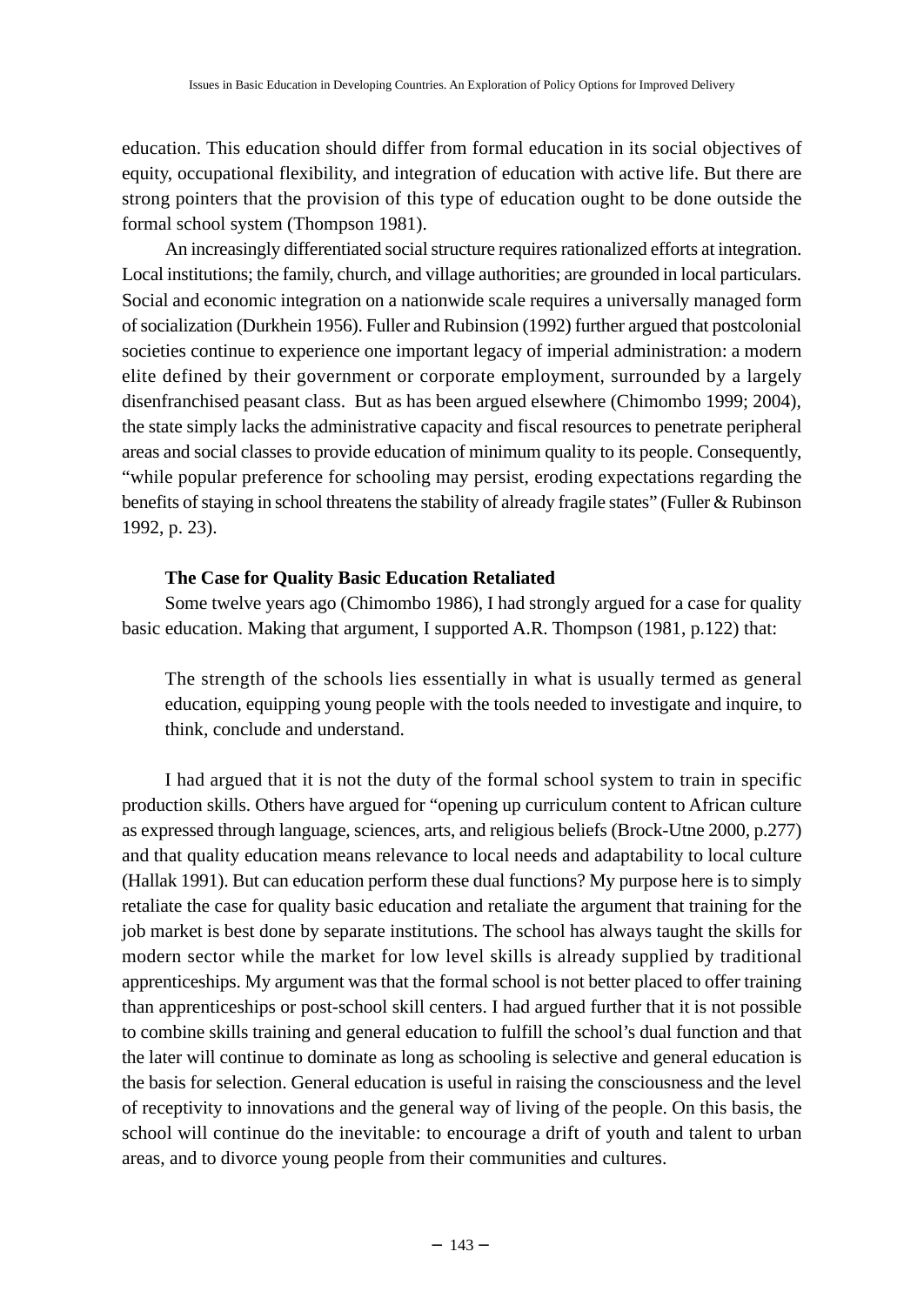In culturally and religiously diverse societies which are undergoing industrialization, and in which the external family system is breaking down, an education system can only be relevant if it provides individuals with the intellectual equipment, moral values and skills needed to cope with the changing world. In an era of rapid globalization, differences in access to education will continue to provide an important part of the explanation for existing inequalities in the distribution of wealth between countries and within countries. Countries that fail to develop education system capable of responding to this challenge will fall further behind with the attendant costs to their citizens. Unfortunately, globalization and new information technologies are rapidly increasing the returns to education at a time when there are massive inequalities in educational opportunities. What this means is that for the millions of the poor who are denied quality basic education, globalization clearly points in the direction of rapid marginalisation. Nobody needs to be convinced that the only starting point to reversing this direction is through the provision of quality basic education to all. The implications for this are that developing countries must continue the search for solutions to their problems.

# **Possible Areas for Further Research**

The focus of the agenda for the development of education at the international level is the development of an integrated education system through more self-reliant efforts. This means the exploration of various ways in which African countries can move towards the autonomous development of their education systems and the role of research in informing practice is vital. It is on the basis of this understanding that the following areas are being proposed for further research by African experts so that new ways of projecting the future development of African education can be facilitated.

#### **Studies on School Effectiveness**

The provision of quality basic education will necessitate a change in the way schools function. There is much to be learnt from the school effectiveness and improvement studies that have been undertaken (Dalin et al. 1994; Heneveld & Craig 1996; Fuller & Clarke 1994). From a self-reliant perspective, there seems to be need for school based participatory needs assessment and evaluation of school effectiveness. This could be in a form of longitudinal studies aimed at empowering schools to identify their own problems and attempt to find solutions to them. The focus of such studies could be the contrasting of two schools (one good and another bad) within similar localities with the aim of understanding the differentiating factors between them. The aim should be to discover some of the key factors to successful implementation and institutionalization of educational change. The product of such a study could also help towards the establishment of school-based data bases which could be used by school managers to produce school level indicators for decision making and monitoring of schools. Many developing countries do not yet have ongoing programs to measure student learning in a systematic way that will allow trend analysis. The FTI recommends that at international level, an agreement is urgently needed to systematically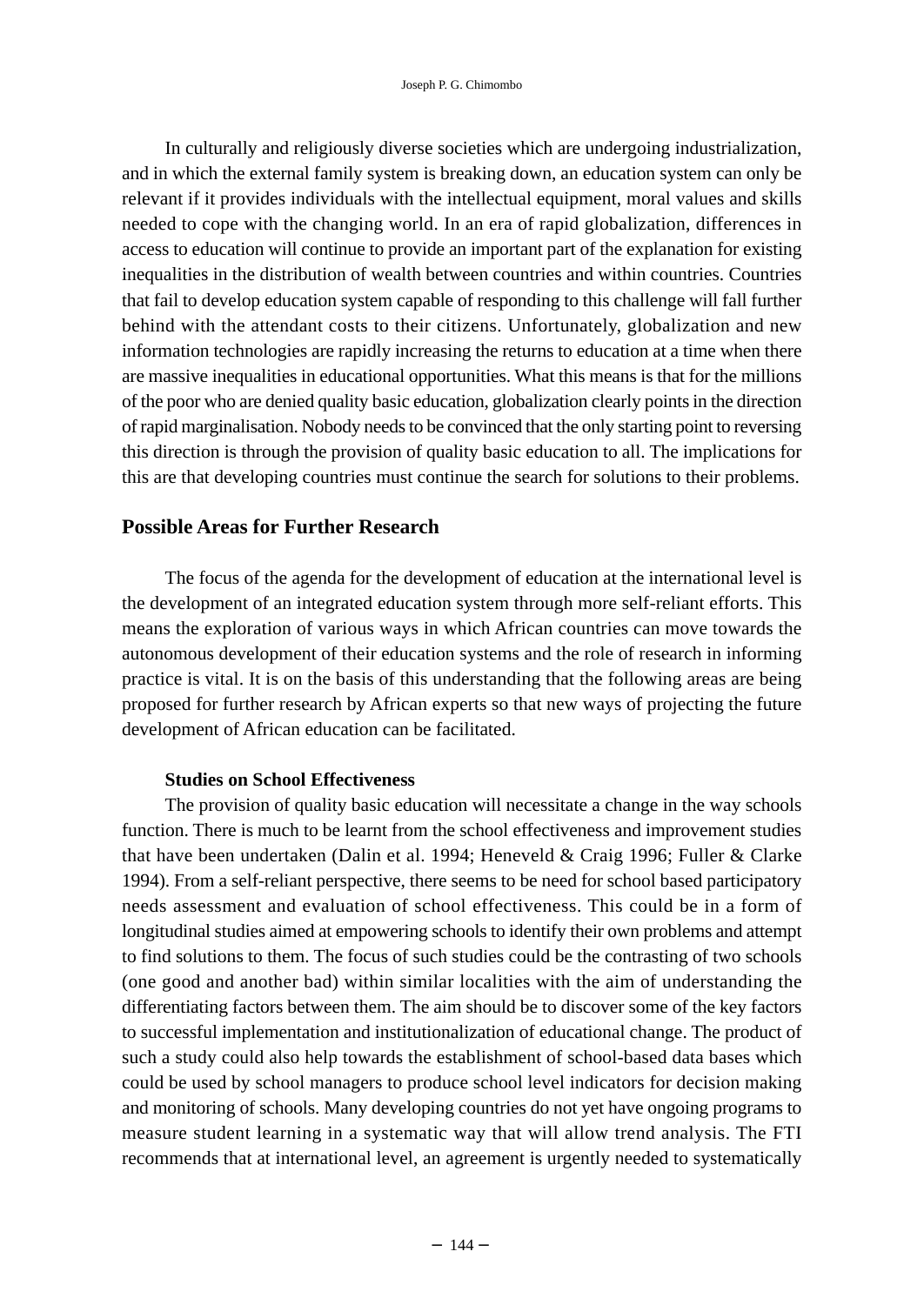measure trends in learning. Such an action research should help us move in this direction.

# **Studies on Indigenous and Exogenous Complementarity/ Understanding the Transition from Home to School**

There are boundaries of secrecy around the bodies of ritually transmitted knowledge that assert and reify the principal social categories of communities. My argument is that it is within these sociological, cultural and ideological settings that problems of schooling need to be understood. At a point when children are entering school, they have already been educated and trained in the patterns of behaviour and morals as well as in the techniques of earning a living, in proper modes of conduct, in interpersonal relations and in the creative expression of their culture. Western education should not be transplanted *in toto* to these African settings, but must be done so that it does not constitute, for the African child, a most serious discontinuity between the school and the rest of his/her environment.

We need to understand the evolution of school cultures over the years and outcomes in the socio-economic cultural context. In this regard, the study of indigenous forms of education becomes crucially important. The focus of such studies should be on the considerations, views, opinions and assessments of past and contemporary educationists who, through research and experience, have become aware of the needs and goals of African societies. The main aim here is to explore how the indigenous forms of education can be used to enhance the delivery of basic education by the formal school system. Education should be inclusive, responding to the diverse needs and circumstances of learners and giving appropriate weight to the abilities, skills, and knowledge they bring to the teaching and learning process (UNESCO 2004). The evidence has shown that something is wrong at that level. If EFA is to be achieved, this problem needs to be urgently addressed. It is this further research, aimed at identifying policy investment strategies and local action, that will be cost effective in raising the quality of primary schools and hence the learning curves of young children.

### **Studies on Community Participation and Decentralisation (Using PRA)**

Reducing the high dropout rates at the lower level requires policy changes that are based on a proper understanding of the linkage in the transition from homes to school. And this transition depends on the school-community relationships. Any attempt to integrate the school into the community and genuinely provide for EFA requires an understanding of this relationship. The growing body of research on the performance of organizations (Hoppers 1998) shows that the most effective governance of any organization occurs when authority for decision-making is located as close as possible to the site where actions are taken. The 2005 global monitoring report calls for a "strong partnerships within schools, between the head teacher and classroom teachers and between the school and the local community, with proactive support from district education authorities" (UNESCO 2004, p.171). But the exercise of authority will also be mediated by variations in culture, resources and capacities of the context in which decisions are made. Collaboration between different actors is crucial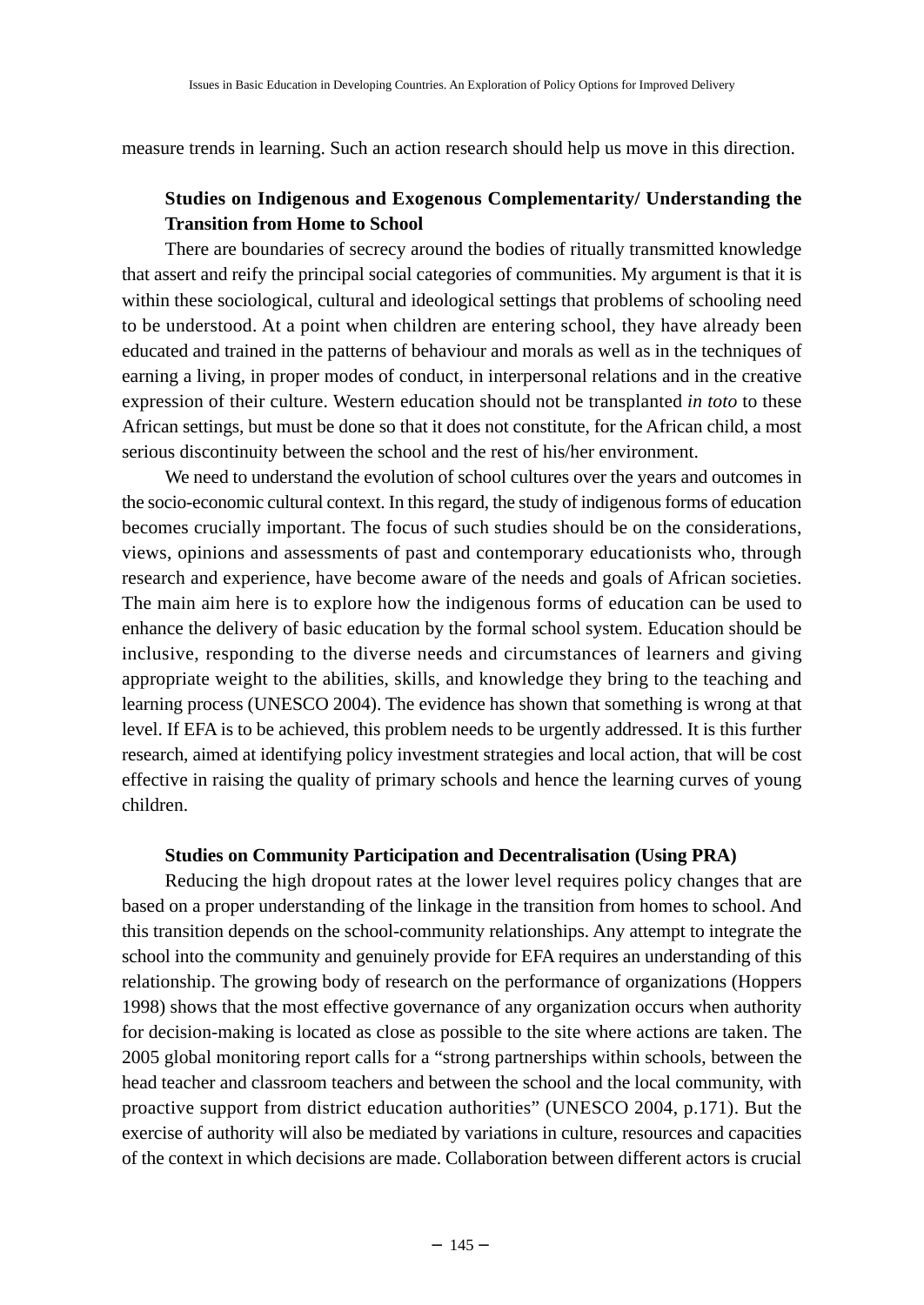to successful policy reform. It is increasingly being understood that solutions to the global crisis in education will have to be built on the foundation of partnership between governments, local communities and organizations working with the poor. A common feature of case studies of innovative approaches to improving basic education indicate that they are built on community participation, with government scaling up imaginative and innovative ideas developed at the community level into district-wide and national plans, thus improving the coverage and quality of education systems.

#### **School Level Action Research**

The school is a complex social institution that operates within a wider socio-cultural and political context. Accumulated evidence has demonstrated the need for "governments to develop policies that place schools at the forefront of improving educational quality. This involves the important questions regarding the levels of authority, responsibility and accountability that should lie with those who work directly in and with schools" (UNESCO 2004, p.168). Schools however, cannot effect meaningful change without sufficient capacity and considerable ongoing support. This calls then for head and teachers to be equipped with the necessary skills that will make schools be part of and own attempts at educational reform. Thus, schools need information on their performance so as to identify their strengths, weaknesses and priorities, in motivating rather than demotivating ways. Further, the teacher is the key factor in the teaching learning process. And yet, in most cases, they are the forgotten lot in the change process. Further, teachers in developing countries operate under very pathetic conditions such as overcrowded classrooms, wide variations in age, and with little or no materials for teaching. Most worrying of course is the fact that these teachers are ill equipped to cope with such situations. Schools and hence teachers need to be empowered with skills which will enable them identify their own problems (administrative or pedagogical) and seek solutions to these problems. Being called upon here is the use of action research as a means of addressing the implementation of educational reform e.g. teacher led action research in the classroom. Such studies would complement what is usually lacking from the formal teacher training systems.

#### **Research on appropriate forms non-formal education**

According to the latest issue of the EFA Monitoring report, 104 million children of primary school age were not enrolled in school in 2000. The majority of these were in Asia and Africa. The evidence has demonstrated that issues of attrition will take time to be overcome. However, if governments are to forge ahead with good governance and democratization, these people cannot just be ignored. There is need for policies and strategies that target these dropouts to give them alternative types of education and vocational training, focusing on developing life skills. African universities have a greater role to play in this. Rapidly changing technologies and increasing globalization means that better education and training will become essential for sustained livelihoods and the competitiveness of rural economy. Research by the university should lead to the development of innovative ways of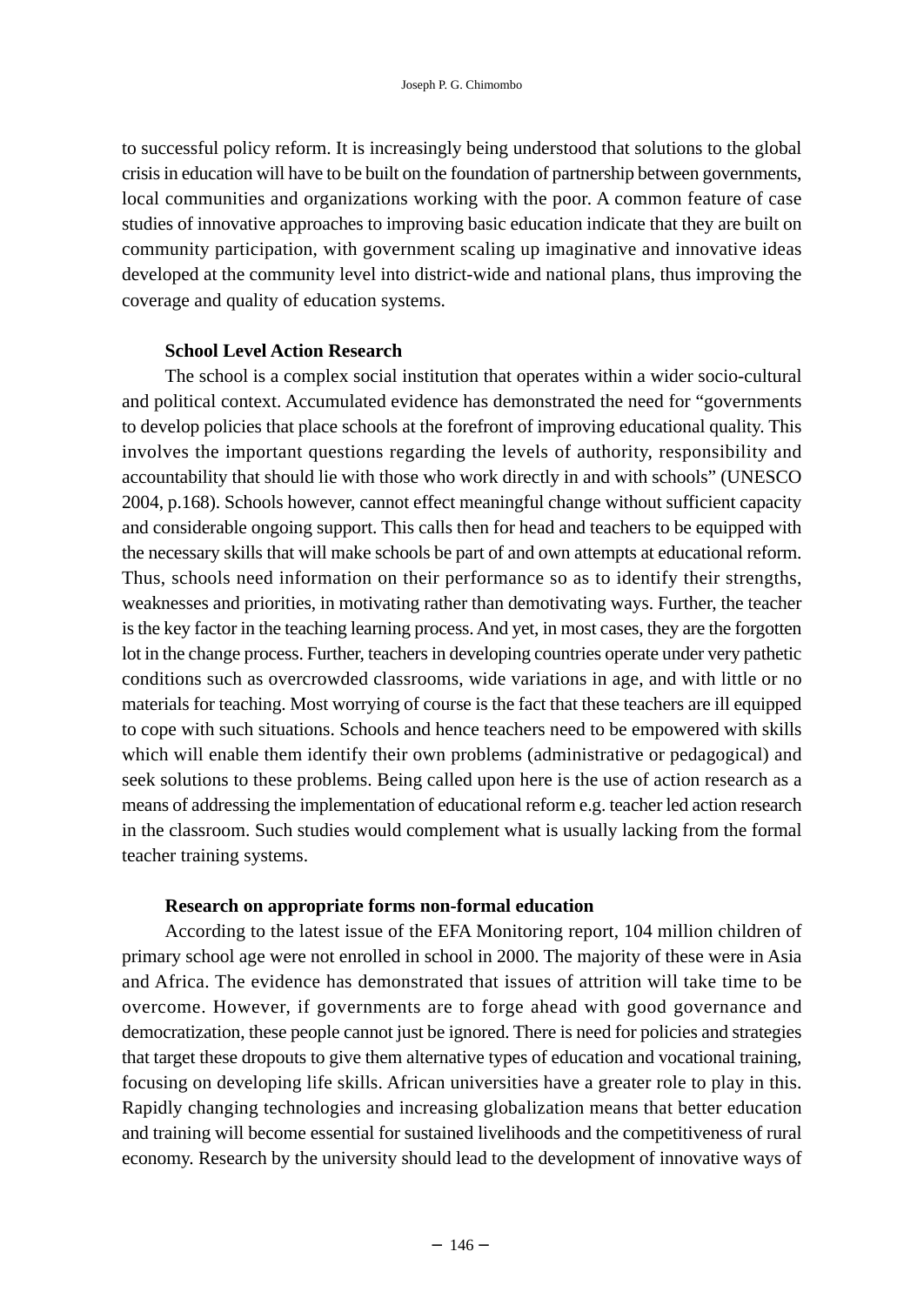equipping the youths with skills that will enable them to lead a better life.

### **Studies on the Effects of Aid dependency**

After over three decades of international assistance in education the goal of UPE has remained elusive. In some cases, some countries have witnessed a downward trend in the development of their education systems. It may be of interest to African scholars to take stock and ask in what ways has increased reliance on aid affected education decision making process and priority setting and indeed the whole educational planning process?

### **Studies on the Impact of HIV/AIDS**

AIDS is having a very devastating impact of the economies of developing countries and indeed on the education systems of these countries. More studies are still needed to understand the dynamics of the pandemic and the effect this is having on the education system.

# **Conclusion**

For more than 40 years, different stakeholders have partnered to support the development of basic education throughout the developing countries. Education is one of the most powerful instruments for reducing poverty and inequality and for laying the basis for sustained economic growth. Education also has powerful synergistic effects on the other development objectives: empowerment, better health, and good governance. The literature has shown that the continued under-enrolment of some children may be caused as much as by lack of demand for schooling as its supply. All the evidence is pointing to the fact that education should be inclusive, responding to the diverse needs and circumstances of learners and giving appropriate weight to the abilities, skills, and knowledge they bring to the teaching learning process.

What is clear is that another decade of failure on the par with that which followed Jomtien conference will have devastating consequences for the millions of people around the glob who endure poverty and inequality. The post-Dakar challenge is to develop more effective strategies and policies at the national level, and, through international action, to provide the financial resources necessary to ensure that such policies succeed. While the reform requirements of achieving EFA for both donors and recipient governments are substantial, more research is still needed that should help in shaping the future of education in developing countries.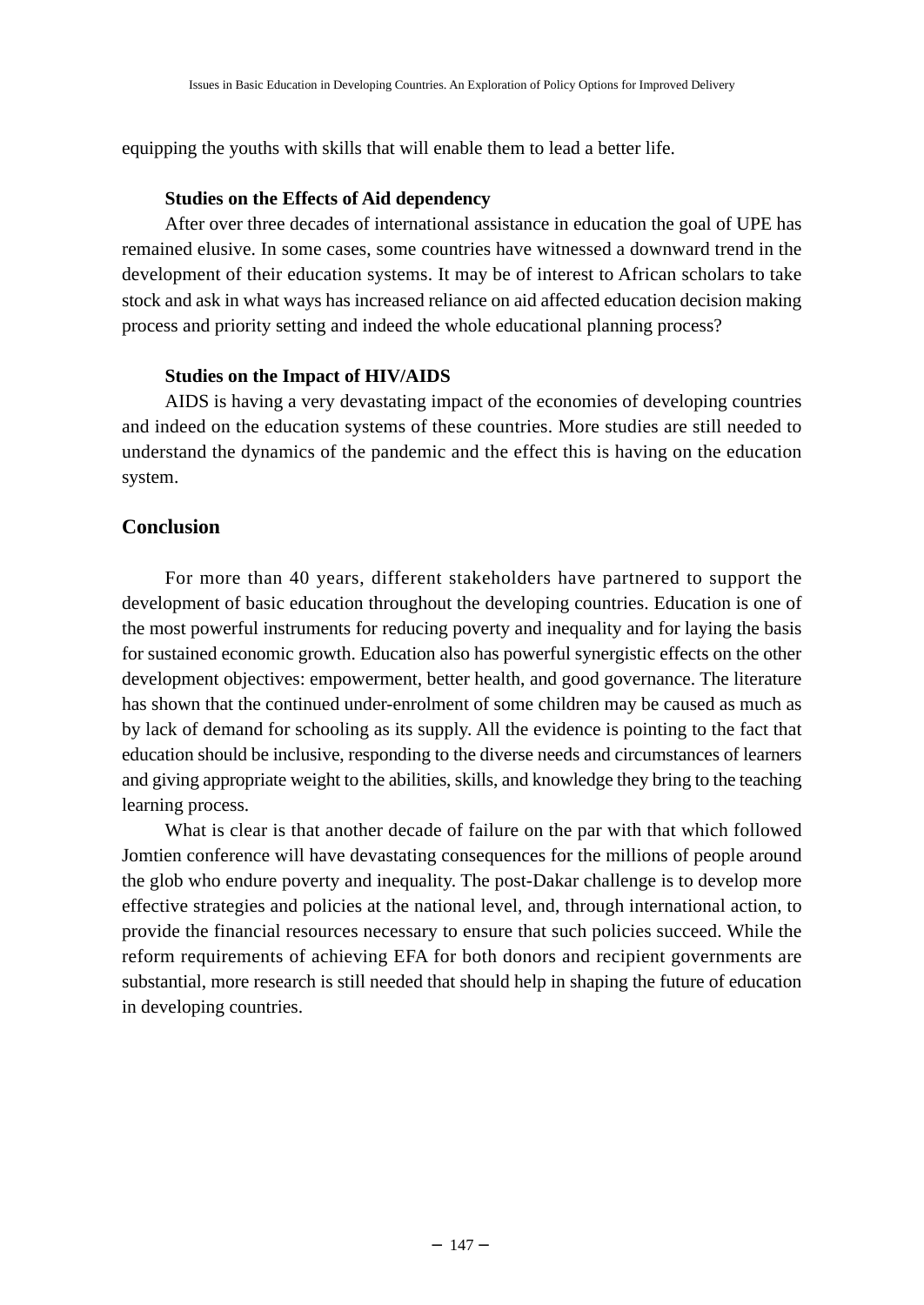# **Bibliography**

- Ahmed, A. & Carron, G. (1989). The Challenges of Basic Education for All. *Prospects,* 14, 4.
- Anderson, M. B. (1988). *Improving Access to Schooling in Third World: A Review.* Bridge Research Report Series 1.
- Apple, M.W. (1990). *Ideology and curriculum.* New York: Routledge.
- Ashby, J. A. (1985). Equity and Discrimination among Children: Schooling Decisions in Rural Nepal. *Comparative Education Review,* 29 (1), 68-79.
- Brock-Utne, B. (2000). *Whose Education for All? The Recolonization of the African Mind.* New York : Falmer Press.
- Bryant, C. (1990). *Investigating in People: World Bank Lending for Human Resource Development in Malawi,* Washington DC.
- Burney, N. A. & Irfan, M. (1991). Parental Characteristics, Supply of Schools and Child-School Enrolment in Pakistan. *The Pakistan Development Review,* 30 (1), 21-62.
- Chimombo, J. P. G. (1986). *Secondary School Curricula Diversification: The Case for Practical Subjects in Malawi Evaluated.*A Dissertation submitted as a Partial Requirement for the Degree of Masters of Education- MEd in the University of Bristol, School of Education, England.
- Chimombo, J. P. G. (1999). *Implementing Educational Innovations: A Study of Free Primary Education in Malawi.* Unpublished D. Phil. thesis, University of Sussex.
- Chimombo, J. P. G. & Kadzamira E. (2001). *Community Participation in Eeducation.* Zomba: CERT.
- Chimombo, J. P. G. (2004). *Financing Free Primary Education: Tracing the Self-help Spirit in Malawi.* Paper presented at Hiroshima University, Center for the Study of International Cooperation in Education, Hiroshima, Japan.
- Chimombo, J. P. G., Kunje, D. & Chimuzu, T. (2004). *SACMEQ II Report.* Zomba: CERT.
- Colclough, C. with Lewin, K. M. (1993). *Educating All the Children: Strategies for Primary Schooling in the South.* Oxford : Clarendon Press.
- Colclough, C. (1994). *Under-enrolment and Low Quality in African Primary Schooling: Towards a Gender-Sensitive Solution.* IDS Working Paper No. 7.
- Colclough, C., Al-Samarrai, S., Rose, P. & Tembon, M. (2003). *Achieving Schooling for All in Africa: Costs, Commitment and Gender.* Engaland: Ashgate.
- Coombs, P. (1985). *The World Crisis in Education: the view from the eighties.* New York: Oxford University Press.
- Creemers, P. & Reynolds, D. (Eds.) (1989). *School Effectiveness and Scholl Improvement.* Rockland: Swets and Zeitlinger.
- Dalin, P., Ayono, T., Biazen A., Dibaba, B., Muntaz, J., Miles, M. & Rojas, C. (1994). *How Schools Improve: An International Report.* London: Cassell.
- Dall, F. (1989). *Confronting the Basic Education Crisis: The Zambian Dilemma.* Cambridge: Bridge Project, Harvard University.
- Davison, J. & Kanyuka, M. (1990). *An Ethnographic Study of Factors Affecting the Education of Girls in Southern Malawi.* Zomba: Chancellor College.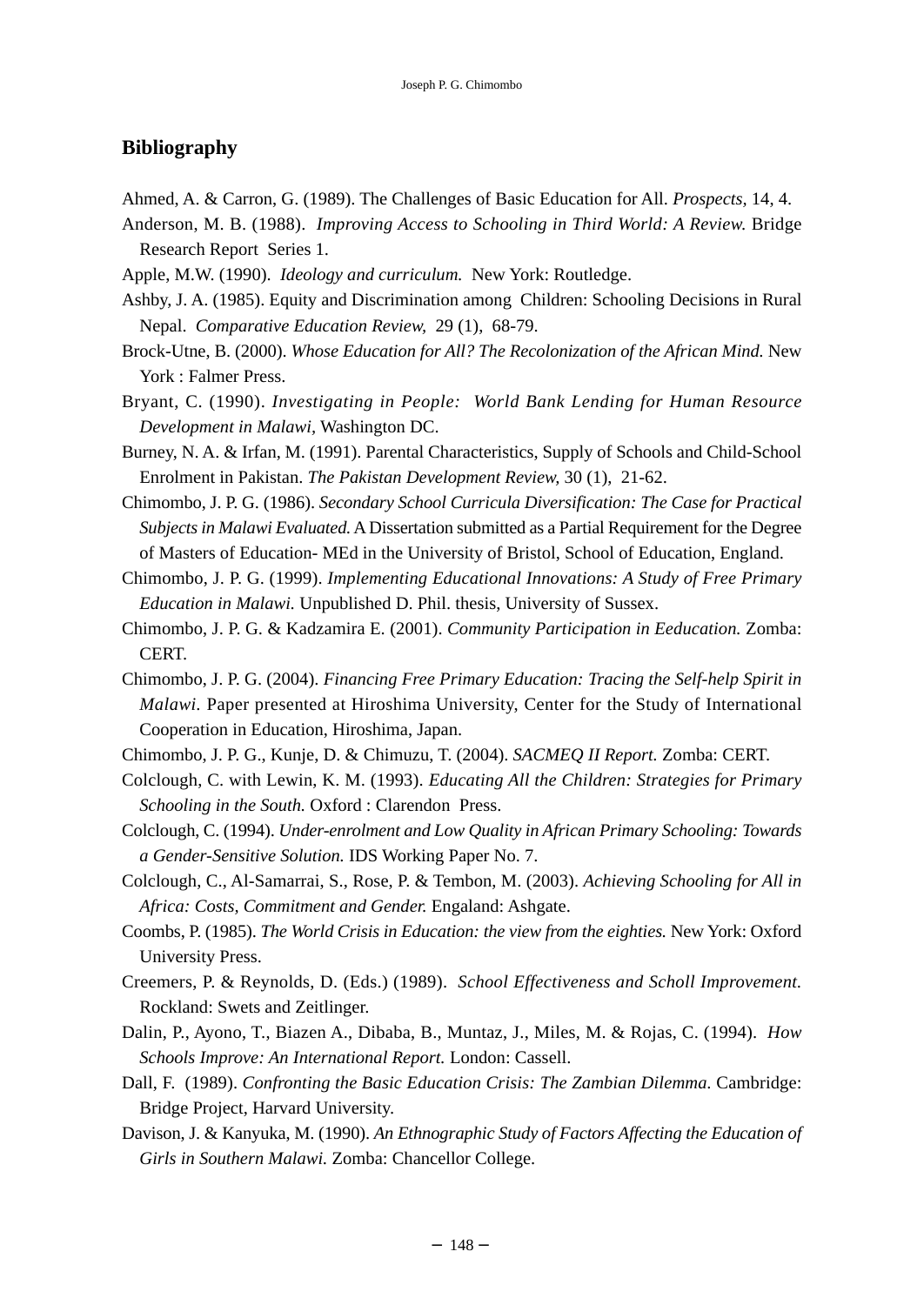- Davico, M. I. (1990). *The* Repetition and Dropout Problem: A Study in Brazil and the Role of the Teachers. *Prospects*, 20, 7-11.
- Dodd, W. A. (1969). *Education for Self-reliance: A Study of its Vocational Aspects.* Columbia, New York: Teachers College Press.

Durkheim, E. (1956). *Education and Sociology.* The Free Press

- Eisemon, D. & Schwille, J. (1990). *Empirical Results and Conventional Wisdom: Strategies for Increasing Primary School Effectiveness in Burundi.* USAID Bridges Project. Montreal: McGill University Press.
- Fullan, M. (1982). *The Meaning of Change.* Toronto: OIES Press.
- Fullan, M. & Steigelbaurs, S. (1991). *The New Meaning of Change.* London: Teachers College Press.
- Fuller, B. (1987). What Factors Raise Achievement in the Third World. *Review of Educational Research, 57*, 255-292.
- Fuller, B. & Heyneman, S. (1989). Third World School Quality: Current Collapse Future Potential. *Educational Researcher,* 18 (2), 12-19.
- Fuller, B. & Rubinson, R. (Eds.) (1992). *The Political Construction of Education: State, School, and School Expansion and Economic Change.* New York: Praeger.
- Fuller, B. & Clarke, P. (1994). Raising School Effects: While Ignoring Culture. *Review of Educational Research,* 64*, 119-157.*
- GM (1995). *Policy Framework for Poverty Alleviation Programme.* Lilongwe: PAP Coordinating Unit, Ministry of Economic Planning and Development.
- Hallak, J. (1991). *Education for All: High Expectation or False Hopes.* IIEP contributions No.3. Paris: UNESCO.
- Hallak, J. (2003). *Education the Poor*. Paris: UNESCO.
- Hanushek, E. (1995). Interpreting Recent Research on Schooling in Developing Countries. *World Bank Research Observer,* 10 (2), 227-246.
- Hanushek, E. & Lavy, V. (1994). *School Quality, Achievement Bias and Dropout in Egypt. Living Standards Measurement Study.* Working Paper no. 107. Washington DC: The World Bank.
- Harbison, R. & Hanushek, E. (1992). *Education Performance of the Poor: Lessons from Northeast Brazil.* New York :Oxford University Press.
- Havelock R. G. & Huberman A. M. (1977) *Solving Educational Problems: The Planning and Reality of Innovations in Developing Countries.* Paris: UNESCO.
- Heneveld, W. (1994). *Planning and Monitoring the Quality of Primary Education in Sub-Saharan* Africa Technical Note no.14 Washington DC: The World Bank.
- Heneveld, W. & Craig, H. (1996). *Schools Count.* Technical Paper No.303. Washington DC: World Bank.
- Heynemen, S. (1976). Influences on Academic Achievement : A Comparison of Results from Uganda and More Industrialised Societies. *Sociology of Education,* 49, 200-211.
- Heyneman, S. & Loxley, W. (1983). The Effect of Primary School Quality on academic Achievement Across Twenty-nine High and Low-income Countries. *The American Journal of sociology,* 88 (6), 1162-1194.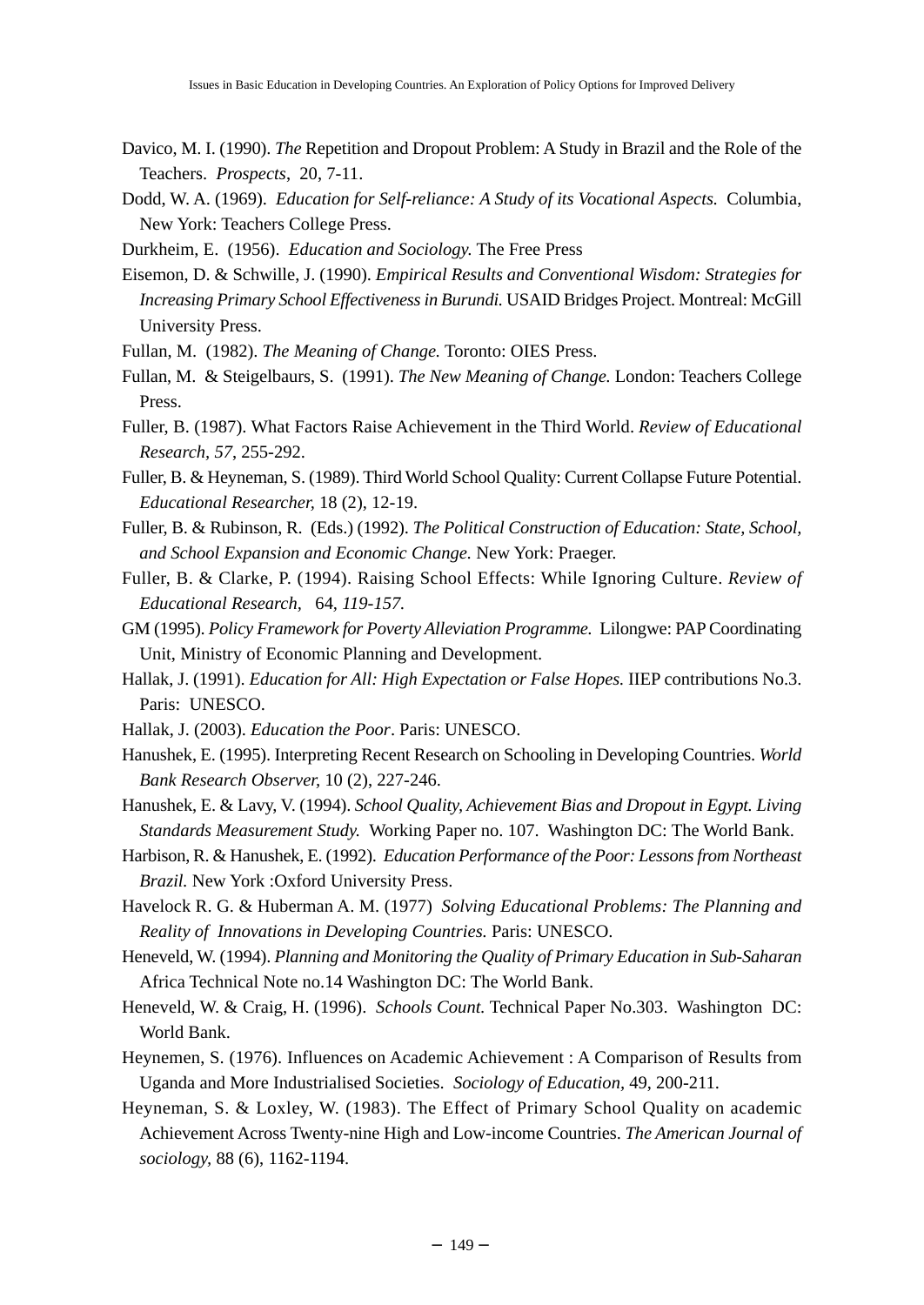- Heyneman, S. & Jamison, D. (1980). Student Learning in Uganda: Textbook Availability and Other Factors. *Comparative Education Review,* 24 (2), 206-222.
- Hoppers, W. (1998). Teachers' Resource Centres in Southern Africa: An Investigation into Local Autonomy and Educational Change. *International Journal of Education Development,* 18 *(3)*, 229-246.
- Huberman, A. & Miles, M. (1984). *Innovation Up-close: How School Improvement Works.* New York: Plenum Press.
- Huberman, A. & Miles, M. (1998). Data Management and Analysis Methods. In N.K. Denzin & Y. S. Lincoln (Eds.), *Collecting and Interpreting Qualitative Materials* (pp.179-210)*.* USA: Sage Publications. .
- Jakande, A. L. (1987). *The Problems and Prospects of Education for All*. Ikefa: John West Publications Ltd.
- Kadzamira, E. & Rose, P. (2003). Can Free Primary Education Meet the Needs of the Poor?: Evidence from Malawi. *International Journal of Education Development,* 23, 501-516.
- King, U. (1987). World Religions, Women and Education. *Comparative Education,* 23 (1), 35- 49.
- Kishindo, P. J. (1998). Politics of Language in contemporary Malawi. In Phiri, K.M. & Ross, K.R. (Eds.), *Democratisation in Malawi: A stock taking* (pp.252-280)*.* Blantyre: CLAIM.
- Kunje, D. & Stuart, J. (1996). *An Evaluation of the Emergency Teacher Programme in Malawi.* Zomba: CERT, University of Malawi.
- Levin, H. & Lockheed, M. (Eds.) (1993). *Effective Schools in Developing Countries.* London: The Falmer Press.
- Lockheed, M., Jamison, D .T. & Lau, L. J. (1980). Farmer Education and Farm Efficiency: A Survey. *Economic Developments and Cultural Change,* 29, (1) 37-76.
- Lockheed, M. & Verspoor, A. M. (1992). *Improving Primary Education in Developing Countries: A Review of Policy Options.* Washington DC: The World Bank.
- Lloyd, C. B. & Blanc, A. K. (1996). Children Schooling in Sub-Saharan Africa. *Population Development Review,* 22 (2), 265- 298.
- Malewezi, F. (1990). *Why Some Girls Fail to Continue with their Education.* Paper Presented at the National Seminar on Access of Women and Girls to Education and Training Opportunities. Lilongwe: NCWID.
- Miles, M. & Huberman, A. (1984). *Qualitative Data Analysis: A Sourcebook of New Methods*. Beverly Hill CA: Sage.
- Motala, S. (1995). Surviving the System: A Critical Appraisal of Some Conventional Wisdom in Primary Education in South Africa. *Comparative education,* 31 (2), 161-179.
- Nkinyangi, J. (1982). Access to Primary Education in Kenya: Contradictions to Public Policy. *Comparative Education Review,* 26 (2), 199-217.
- Nyerere, J. (1966). *Education for Self-Reliance*. Dar-es-Salaam: Government Printer.
- ODA (1995). *Malawi Community Schools Project: Form of Proposal.* Contract No. CNTR943404A. Malawi: The British Council.
- Odaga, A. & Heneveld, W. (1995). *Girls and Schools in Sub-Saharan Africa: From Analysis to*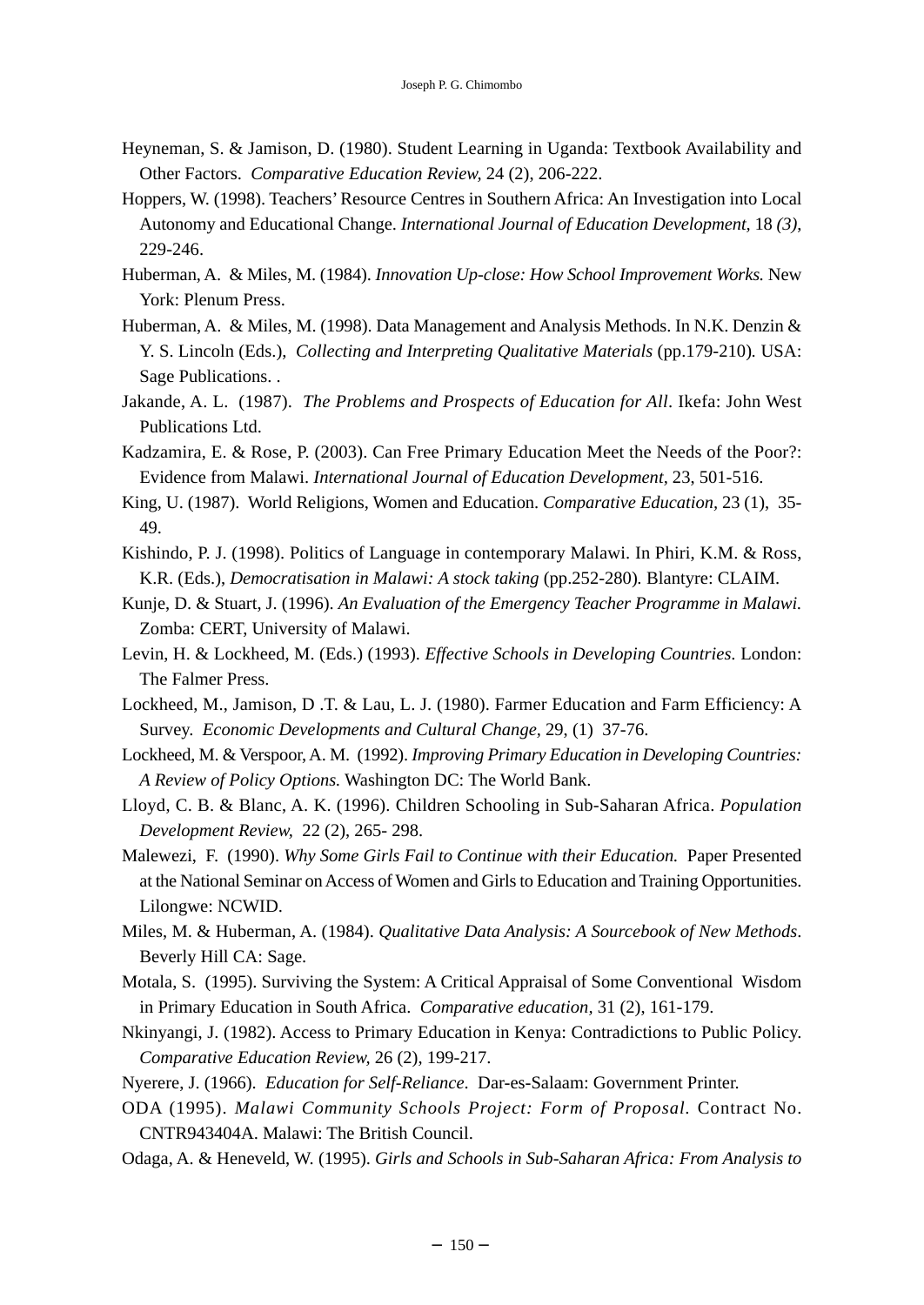*Action.* Technical Paper no.298. Washington DC: The World Bank.

Oxfam (2001). *Education: Tackling the global crisis.* Briefing paper, Oxfam, UK.

- Patrinos, H. A. & Psacharopoulos, G. (1996). Socio-economic and Ethnic Determinants of Agegrade Distortions in Bolivian and Guatemalan Primary Schools. *International Journal of Education Development,* 16 (1), 1-14.
- Pears, R. (1985). A study of Factors Related to Inequality in Participation in Schooling in Java. *International Journal of Educational Development,* 5 (1), 11-26.
- Prakash, S. & Chaubey, P. K. (1992). Universalisation of Elementary Education. A Simple General Equilibrium Type Policy Model. *Manpower Journal,* 28 (2), 9-18.
- Psacharopoulos, G. (1985) Returns to Education. A further international update and implications. *Journal of Human resources*, 20 (4), 583-604.
- Riddell, A. R. (1997). Assessing Designs for School Effectiveness Research and School Improvement in Developing Countries. *Comparative Education Review,.* 41 (2), 178-204.
- Samoff, J. (1998). *Institutionalising International Influence: The Context of Educational Reform in Africa.* Paper Presented at the Conference on International Trends in Teacher Education. Faculty of Education, University of Durban-Westiville, Durban, South Africa, 20-22 July.
- Schwille, J. & Eisemont, D. (1991). *Is Grade Repetition Always Wasteful? New Data and Unanswered Questions.* Bridge Research Report Series no. 7.
- Schultz, T. W. (1961). Investment in Human Capital. *American Economic Review,* 51 (1), 1-17.
- Serpell, R. (1993). *The Significance of Schooling. Life Journeys in an African Society.* Cambridge: Cambridge University Press.
- Schiefelbein, E. & Farrell, J. (1985). *Eight Years of their lives; through schooling to Labour Market in Chile*. Ottawa: IDRC.
- Shiefelbein, E. (1997). *School-related Economic Incentives in Latin America: Reducing Repetition and Dropout and Combating Child Labour.* Innocent Occasional Papers. Child Labour Series No. 12
- Summers, H. L. (1992). *Investing in All the People.* Policy Research Working Papers. Islamabad: Institute of Development Economics.
- Thompson, A. R. (1981). *Education and Development in Africa.* London: Longman.
- UNESCO (2004). EFA Global Monitoring Report. Paris: UNESCO.
- Wamachiu, S. & Njau, W. (1995). Dropout and Adolescent Pregnancy: Counting the Cost. *Basic Education Forum,* 6.
- Warwick, P. D., Reimers, F. & McGinn, N. F. (1992). The Implementation of Education Innovations: Lessons from Pakistan. *International Journal of Educational Development*, 12 (4), 297-309.
- Watson, K. (1988). Forty Years of Education and Development : From Optimism to Uncertainty. *Educational Review,* 40 (2), 137-174.
- Williams, R. P. C. (1983). The Last Ten Percent, *International Review of Education,* 29/2, 159- 163.
- Williams, E. (1996). Reading in Two languages at Year Five in African Primary Schools. *Applied Linguistics,* 17 (2), 182-209.
- World Bank (1982). *The Use of First and Second Languages in Primary Education: Selected*